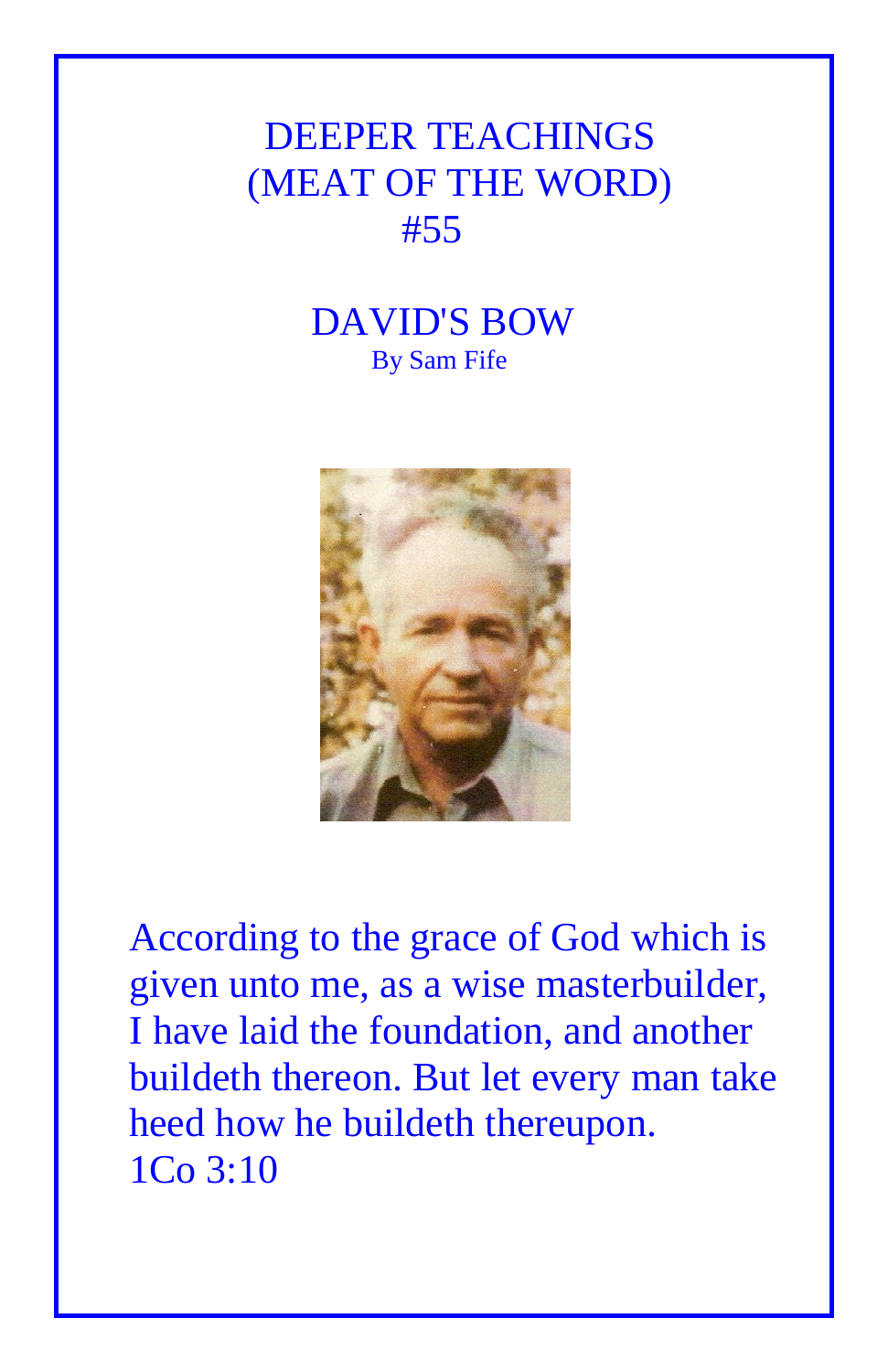## "DAVID'S BOW" By Sam Fife

For this study we find our scripture text in the book of 1Sa 31:1 Now the Philistines fought against Israel: and the men of Israel fled from before the Philistines, and fell down slain in mount Gilboa. 2 And the Philistines followed hard upon Saul and upon his sons; and the Philistines slew Jonathan, and Abinadab, and Malchi-shua, Saul's sons. 3 And the battle went sore against Saul, and the archers hit him; and he was sore wounded of the archers. 4 Then said Saul unto his armorbearer, Draw thy sword, and thrust me through therewith; lest these uncircumcised come and thrust me through, and abuse me. But his armorbearer would not; for he was sore afraid. Therefore Saul took a sword, and fell upon it. 5 And when his armorbearer saw that Saul was dead, he fell likewise upon his sword, and died with him. 6 So Saul died, and his three sons, and his armorbearer, and all his men, that same day together. 7 And when the men of Israel that *were* on the other side of the valley, and *they* that *were* on the other side Jordan, saw that the men of Israel fled, and that Saul and his sons were dead, they forsook the cities, and fled; and the Philistines came and dwelt in them. 8 And it came to pass on the morrow, when the Philistines came to strip the slain, that they found Saul and his three sons fallen in mount Gilboa. 9 And they cut off his head, and stripped off his armor, and sent into the land of the Philistines round about, to publish *it in* the house of their idols, and among the people. 10 And they put his armor in the house of Ashtaroth: and they fastened his body to the wall of Beth-shan. 11 And when the inhabitants of Jabeshgilead heard of that which the Philistines had done to Saul; 12 All the valiant men arose, and went all night, and took the body of Saul and the bodies of his sons from the wall of Beth-shan, and came to Jabesh, and burnt them there. 13 And they took their bones, and buried *them* under a tree at Jabesh, and fasted seven days.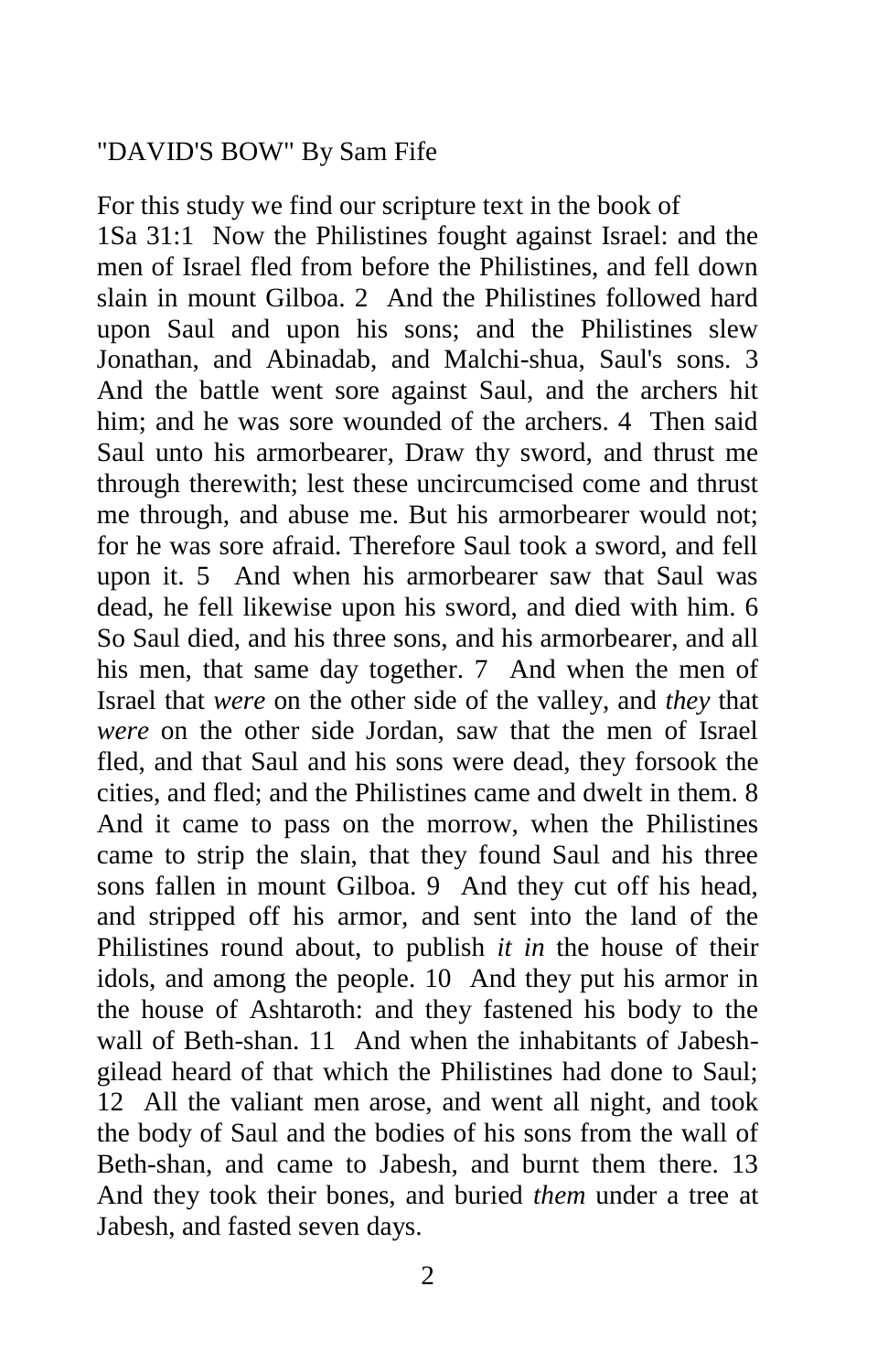There are many dangers that we face as we travel along the road to the great calling that we have in Christ Jesus. One of the greatest dangers that we face is to be taken by the spirit which presents itself to people as soon as God gives them a further revelation, is the idea that they are singled out by God for some particular blessing from God to be God's peculiarly chosen people.

 Beloved, we want above all things to escape being taken by that spirit. For there are no particularly chosen people to the heart of God in this hour. The whole foreknown elect Body of Christ are His chosen ones, chosen before the foundation of the world. And no particular sect or no one particular group, no matter how high they have grown in God, are more dear to the heart of God than any of the other members of the Body, even those who are further away from the Father's house at any given hour.

 We recognize the fact there are those who are chosen especially of God to do a particular job, and in that sense, I believe we are particularly chosen of God here. But not for God to love any more than any of the rest, but only chosen perhaps to give ourselves a little more than others that the love of God might reach down and touch those that are the most uncomely parts of the Body. I suppose maybe it is this danger which has burdened the Spirit of God to burden my heart to share this particular truth with you from the Scripture.

 In 11 Samuel 1, we continue on with the record. I want you to notice something here briefly, lest I pass by it as we minister on this subject. Here we find Saul completely defeated, and David just returning from victory. We find one leader of God's people gone down to ignominious defeat, and another leader that God is raising up. One that not too much had been said about, and yet he had just come back from great victory over the Amalekites. Here we find Saul gone down into defeat, and David rising up in glorious victory. Let us go on to 11 Samuel 1-27.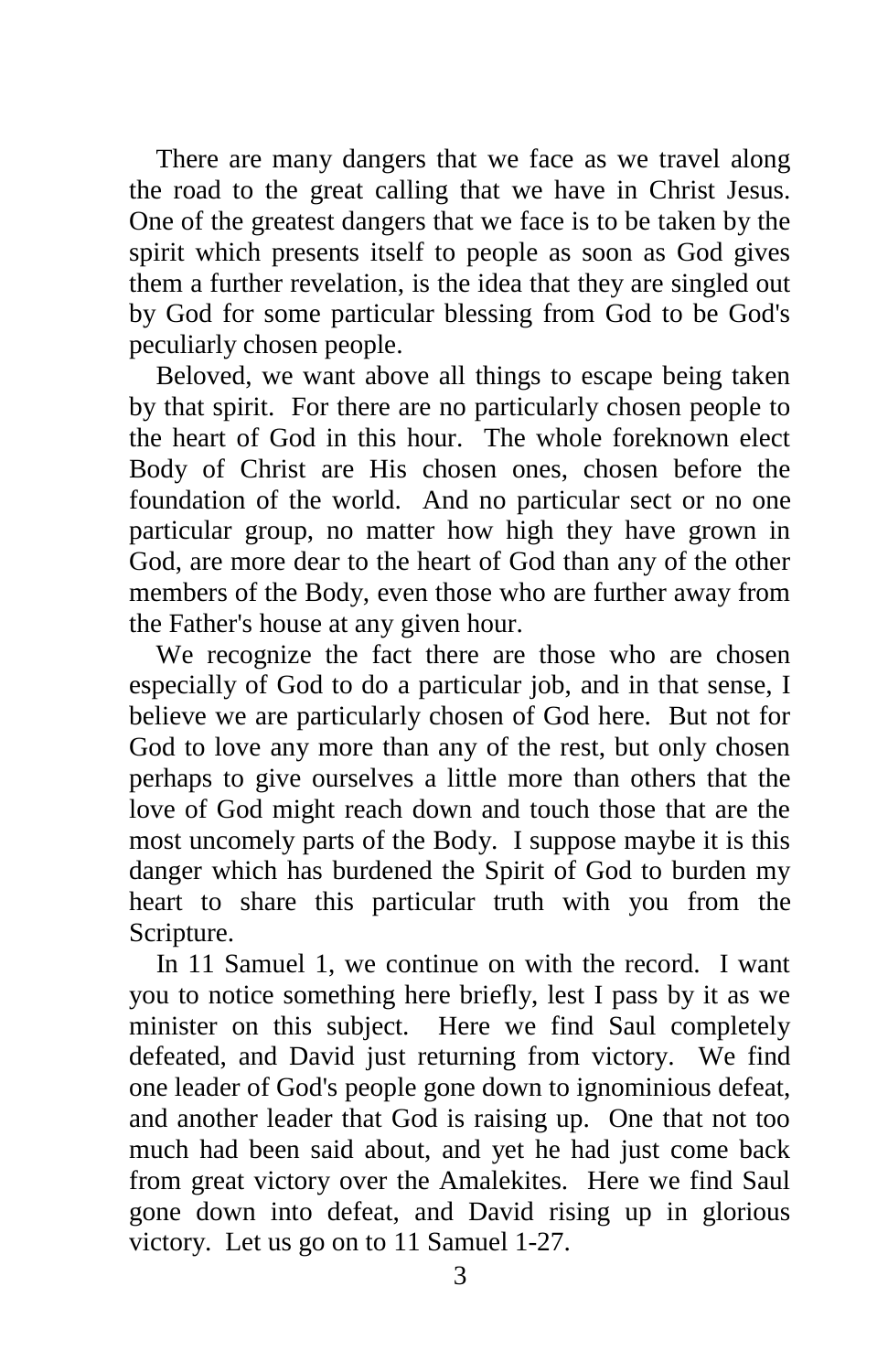2Sa 1:1 Now it came to pass after the death of Saul, when David was returned from the slaughter of the Amalekites, and David had abode two days in Ziklag; 2 It came even to pass on the third day, that, behold, a man came out of the camp from Saul with his clothes rent, and earth upon his head: and *so* it was, when he came to David, that he fell to the earth, and did obeisance. 3 And David said unto him, From whence comest thou? And he said unto him, Out of the camp of Israel am I escaped. 4 And David said unto him, How went the matter? I pray thee, tell me. And he answered, That the people are fled from the battle, and many of the people also are fallen and dead; and Saul and Jonathan his son are dead also. 5 And David said unto the young man that told him, How knowest thou that Saul and Jonathan his son be dead? 6 And the young man that told him said, As I happened by chance upon mount Gilboa, behold, Saul leaned upon his spear; and, lo, the chariots and horsemen followed hard after him. 7 And when he looked behind him, he saw me, and called unto me. And I answered, Here *am* I. 8 And he said unto me, Who *art* thou? And I answered him, I *am* an Amalekite. 9 He said unto me again, Stand, I pray thee, upon me, and slay me: for anguish is come upon me, because my life *is* yet whole in me. 10 So I stood upon him, and slew him, because I was sure that he could not live after that he was fallen: and I took the crown that *was* upon his head, and the bracelet that *was* on his arm, and have brought them hither unto my lord. 11 Then David took hold on his clothes, and rent them; and likewise all the men that *were* with him: 12 And they mourned, and wept, and fasted until even, for Saul, and for Jonathan his son, and for the people of the LORD, and for the house of Israel; because they were fallen by the sword. 13 And David said unto the young man that told him, Whence *art* thou? And he answered, I *am* the son of a stranger, an Amalekite. 14 And David said unto him, How wast thou not afraid to stretch forth thine hand to destroy the LORD's anointed? 15 And David called one of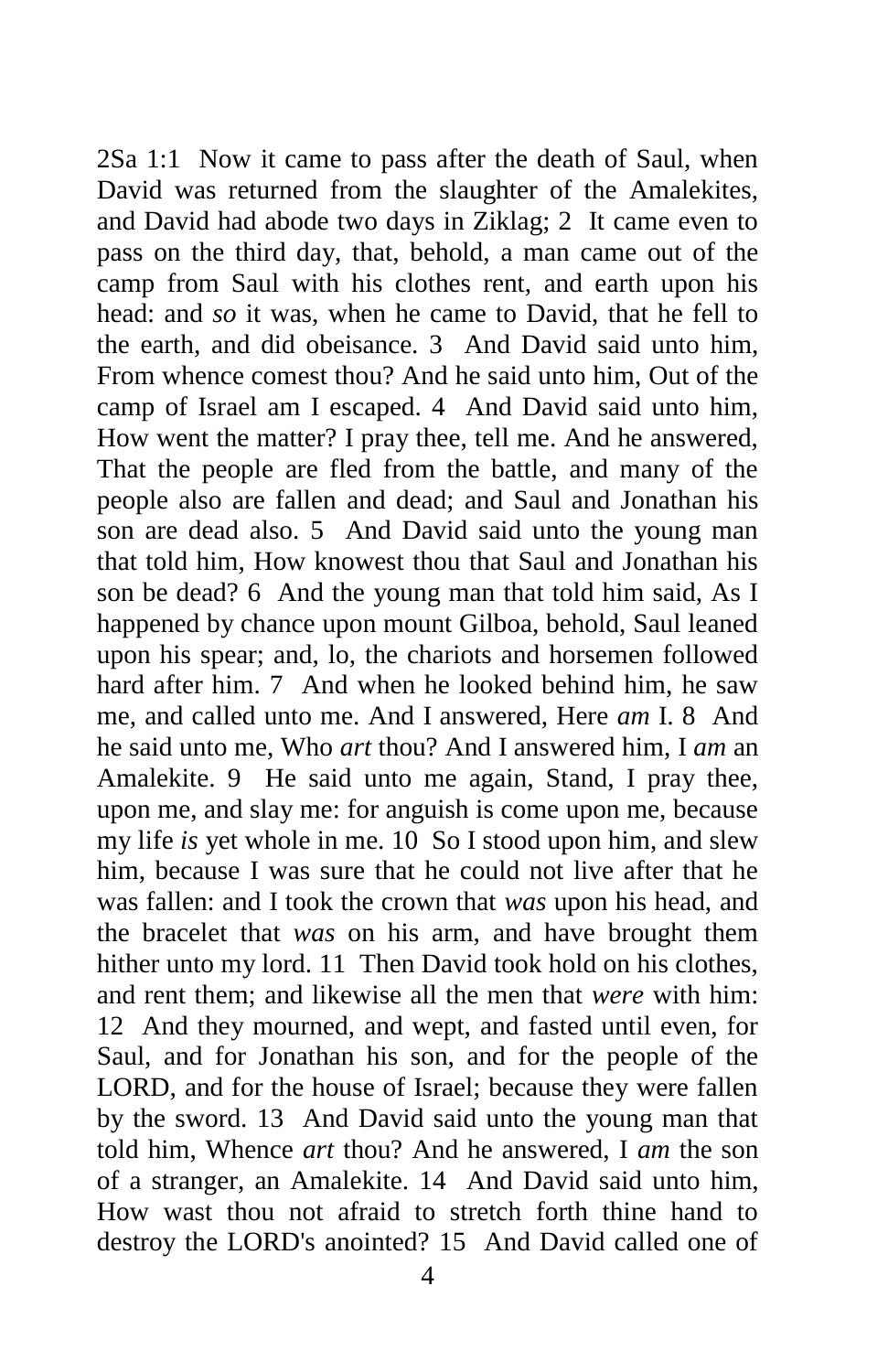the young men, and said, Go near, *and* fall upon him. And he smote him that he died. 16 And David said unto him, Thy blood *be* upon thy head; for thy mouth hath testified against thee, saying, I have slain the LORD's anointed. 17 And David lamented with this lamentation over Saul and over Jonathan his son: 18 (Also he bade them teach the children of Judah *the use of* the bow: behold, *it is* written in the book of Jasher.) 19 The beauty of Israel is slain upon thy high places: how are the mighty fallen! 20 Tell *it* not in Gath, publish *it* not in the streets of Askelon; lest the daughters of the Philistines rejoice, lest the daughters of the uncircumcised triumph. 21 Ye mountains of Gilboa, *let there be* no dew, neither *let there be* rain, upon you, nor fields of offerings: for there the shield of the mighty is vilely cast away, the shield of Saul, *as though he had* not *been* anointed with oil. 22 From the blood of the slain, from the fat of the mighty, the bow of Jonathan turned not back, and the sword of Saul returned not empty. 23 Saul and Jonathan *were* lovely and pleasant in their lives, and in their death they were not divided: they were swifter than eagles, they were stronger than lions. 24 Ye daughters of Israel, weep over Saul, who clothed you in scarlet, with *other* delights, who put on ornaments of gold upon your apparel. 25 How are the mighty fallen in the midst of the battle! O Jonathan, *thou wast* slain in thine high places. 26 I am distressed for thee, my brother Jonathan: very pleasant hast thou been unto me: thy love to me was wonderful, passing the love of women. 27 How are the mighty fallen, and the weapons of war perished!

Will you go back with me for a few minutes to the beginning? It begins in 1 Sam. 31 that we begin with the most tragic statements. "Now the Philistines fought against Israel: and the men of Israel fled." I hope that when you come to this record of the Old Testament that you don't come to it in the flesh. I'm sure that most of you have come far enough to know that which happened in the Old Testament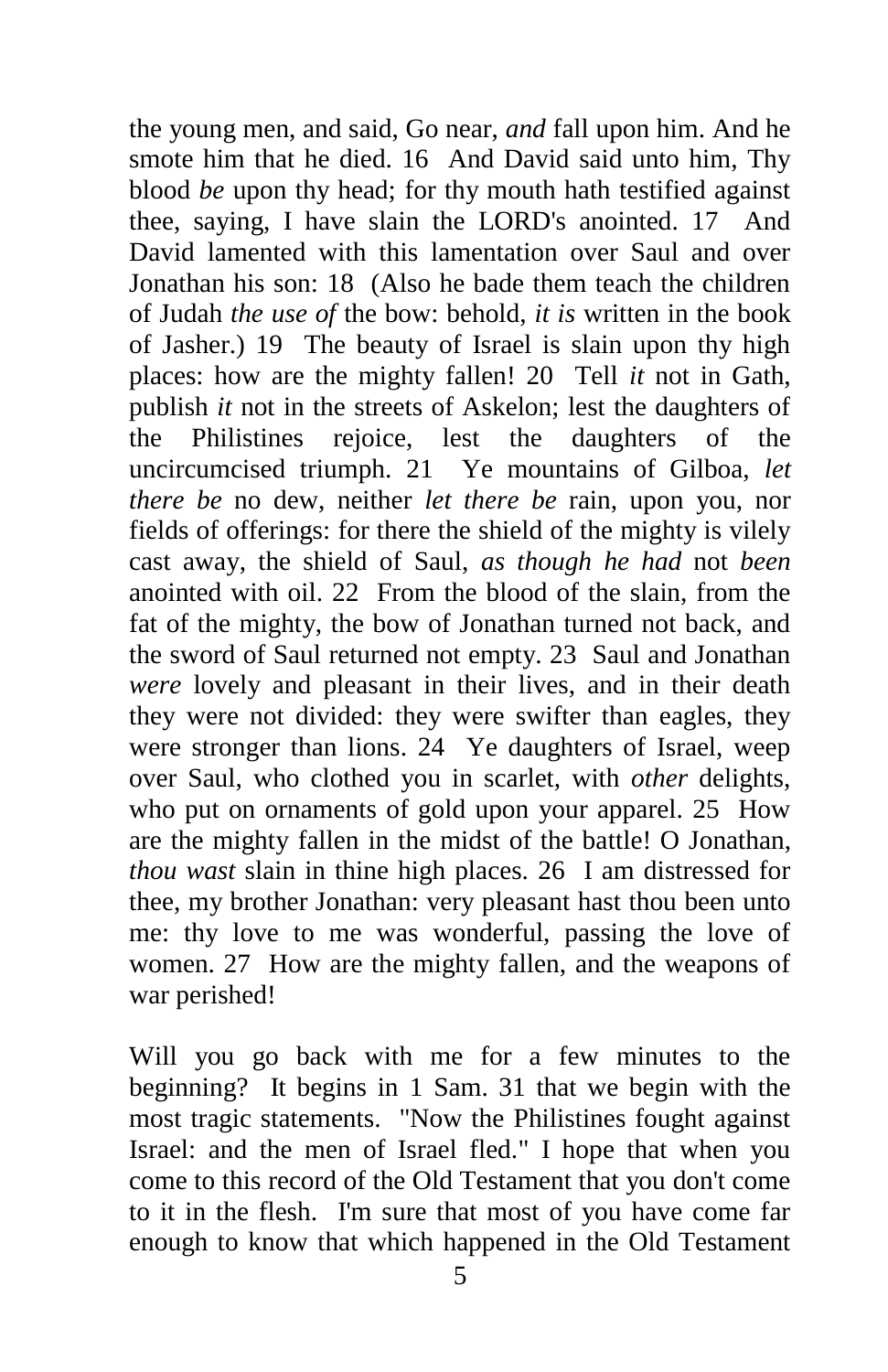was a type and prophecy of that which must happen in the New Testament.

 The Old Testament age was the age of prophecy. The New Testament is the age of fulfillment. Old Testament fleshly Israel was a type and revelation and prophecy of New Testament spiritual Israel. I hope you have already seen that all the little battles that the people of God of the Old Testament fought with the devil's people were but preliminary skirmishes, only types and revelations of that last great big battle which is preparing in our future, which the people of God, the spiritual Israel of today will fight with the devil and his kingdom.

 The Old Testament age, because it was the age of the flesh, flesh fought flesh, and the physical armies of Israel warred against the physical armies of the devil. In the New Testament age, the age of the Spirit, the spiritual armies of Israel are called to war against the spiritual armies of the devil, the demon spirits of hell. I hope when you come to this record and you read, "The Philistines fought against the men of Israel, and the men of Israel fled," that you don't just see a record of war between the men of Israel and the men of the Philistines.

 If you see that, then you have come to the Word of God in the flesh. For the Philistines were but visible instruments through which the demons of hell were seeking to destroy the armies of God in that hour. The Philistines were but visible, physical instruments of the principalities and powers, (which is not flesh and blood) which we wrestle against, who were working to destroy the testimony of Jesus Christ in that hour. I see warfare between the demons of hell and the armies that the living God had then.

 This is what makes the statement so tragic here. This is what makes this recorded history something to weep over. The Philistines fought against the men of Israel and the men of Israel fled. Do you know that it says that the armies of the living God, the soldiers of the Lord Jesus Christ, turned around and ran from the devils of hell? Oh! Tell it not in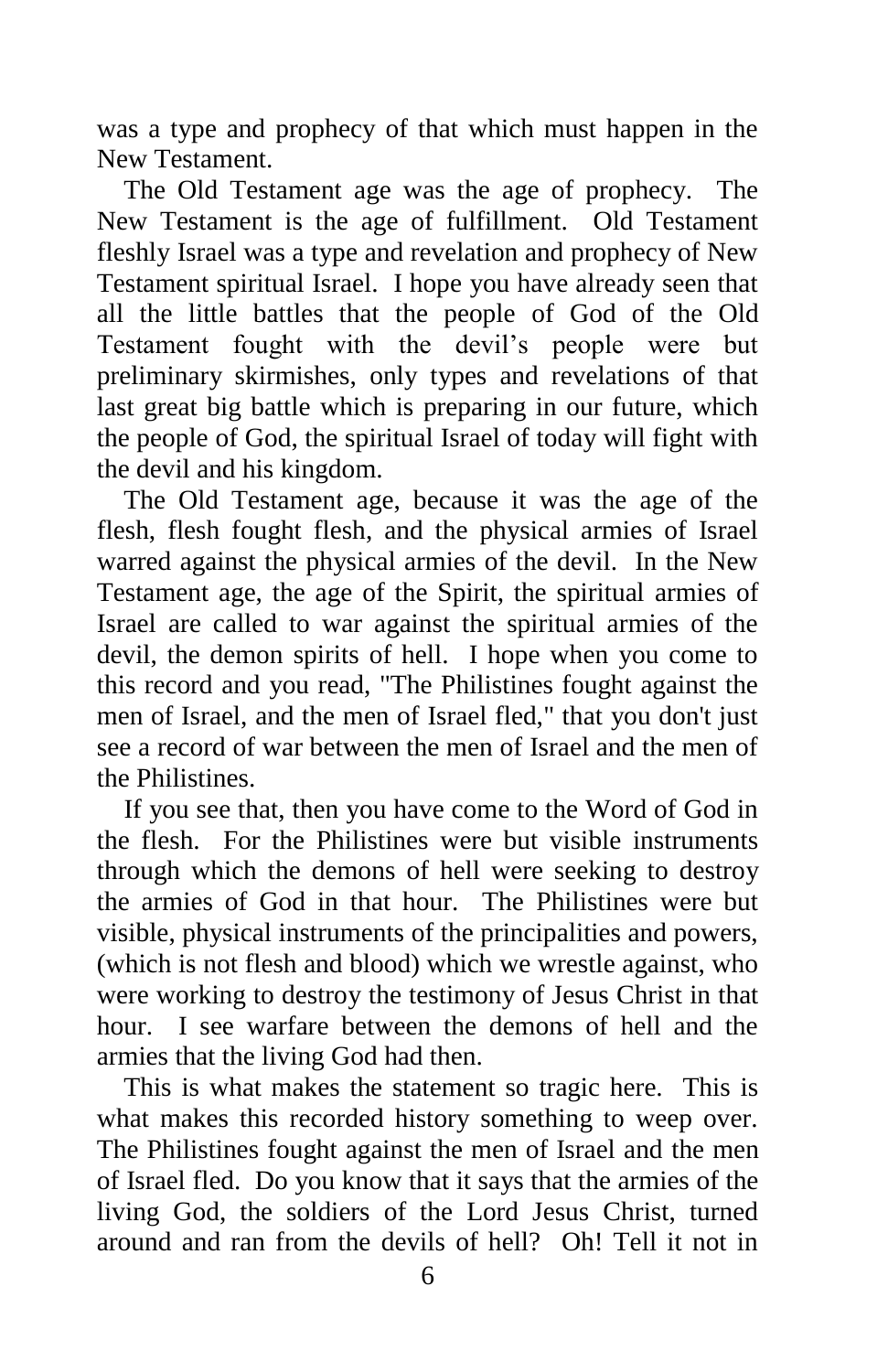Gath, David said, publish it not among the Philistines, that the demons of hell should taste such victory over the sons of the living God.

 That's not all the tragic story. The very leader of God's people himself went down forever to dishonorable defeat. He whom God had raised up, one which God had set before all the world to lead His people to say, "This is the manifestation of my power and my glory in the earth," went down in the most dishonorable defeat. The Bible says in verse seven that the men of Israel fled, and Saul and his sons were dead. They forsook the cities of God and fled. This thing is getting worse. They forsook the cities of the living God, and they fled before the demons of hell, but that's not all.

 It says that they stripped off his armour, sent it to the Philistines round about, to publish it in their house of idols among the people. Can you imagine this picture? This is no storybook story that we are reading. This is an official record of the time that the sons of the living God went down into the most horrible defeat before the demons of hell. The name of Jesus Christ went down into the dust of the earth, the anointing of the Lord came into disrepute. The power of God was scorned and ridiculed throughout the earth. The living God's name was dragged down into the dust.

 The crowning tragedy was this, that they put the armour of the anointed of God in the church of the demons of hell. The demons of hell moved into their churches, into the place where they worship their god, and they stood before the armour of the sons of God, and they cried out in glee, "We have demonstrated once and for all that our god is more powerful than David's God, more powerful than Israel's God; our god is more powerful than Saul's God."

 That's the picture, typically and prophetically. God had it recorded in the Bible to reveal the picture as it is today. You see, Israel under Saul, national Israel under Saul in that hour was a type of spiritual Israel today under man government, under flesh government, under so-called democratic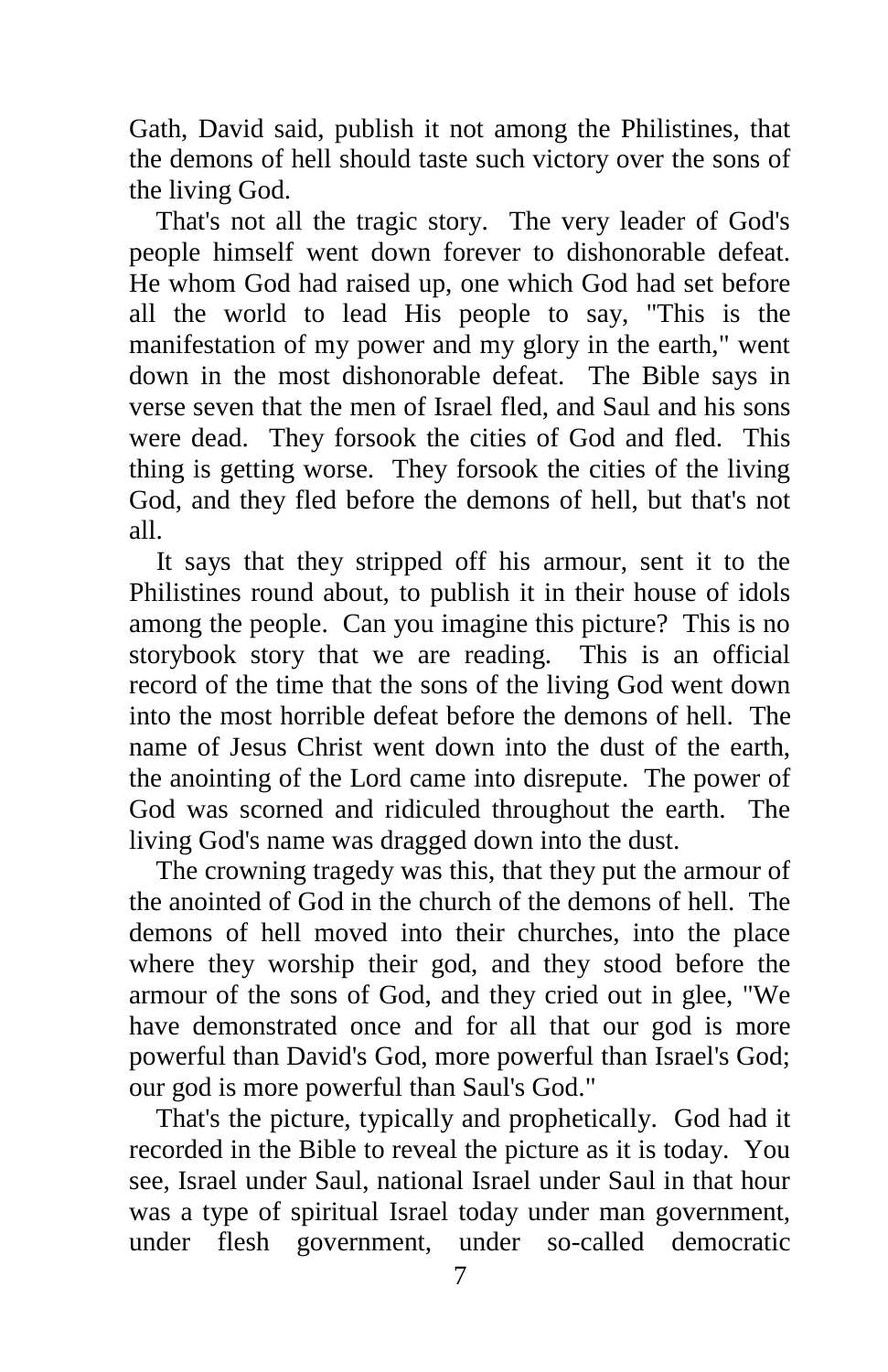government that is ruling in the church of the Lord Jesus Christ. This was nothing but fulfillment of God's Word, for God had told Israel, when they first came to Him and demanded a fleshly, visible, man government, that it would take them down to defeat. God had never ordained that they have a visible king, a fleshy government, a democracy of any kind. Democracy is simply man government. Beloved, theocracy is God's plan for government for His people.

 When God led Israel out of Egypt, and He set them in the Promised Land, He gave them no man government. He gave them no fleshy, physical head. He gave them a theocracy, God ruling through the ministries of His prophets, and of His seventy elders, those which Moses had established there in the wilderness, and of His apostles, though they were called by a different name in that day.

 Israel did not want that, because you see, it takes faith to walk that way. You have to walk close with God to have the communion with God by which God can rule through a theocracy. That takes too much faith, dedication, consecration. Israel didn't want that. They did not want to be different, they did not want to be the people that were in this world, which would be supernatural people ruled over by an invisible king from a supernatural throne.

 They went to Samuel, and they said, "Give us a visible king. We want to be like the nations round about us." God, who is willing to go along with His people until they finally wake up and get some sense, in His love, said "All right, I'll give you a visible king, but you will be sorry all the days of your life, he will take you down to defeat."

So out of His love, He looked around and found the very best that Israel had at that time, Saul. He gave them the best that they had, you see. God is waiting for us to wake up one of these days, and recognize that the best man he has is not good enough to rule over the Kingdom of God. The best that the Old Adam has will never be good enough to rule, only the new creation man brought to perfection, only the Christ man, the God man, the man with the new name, a new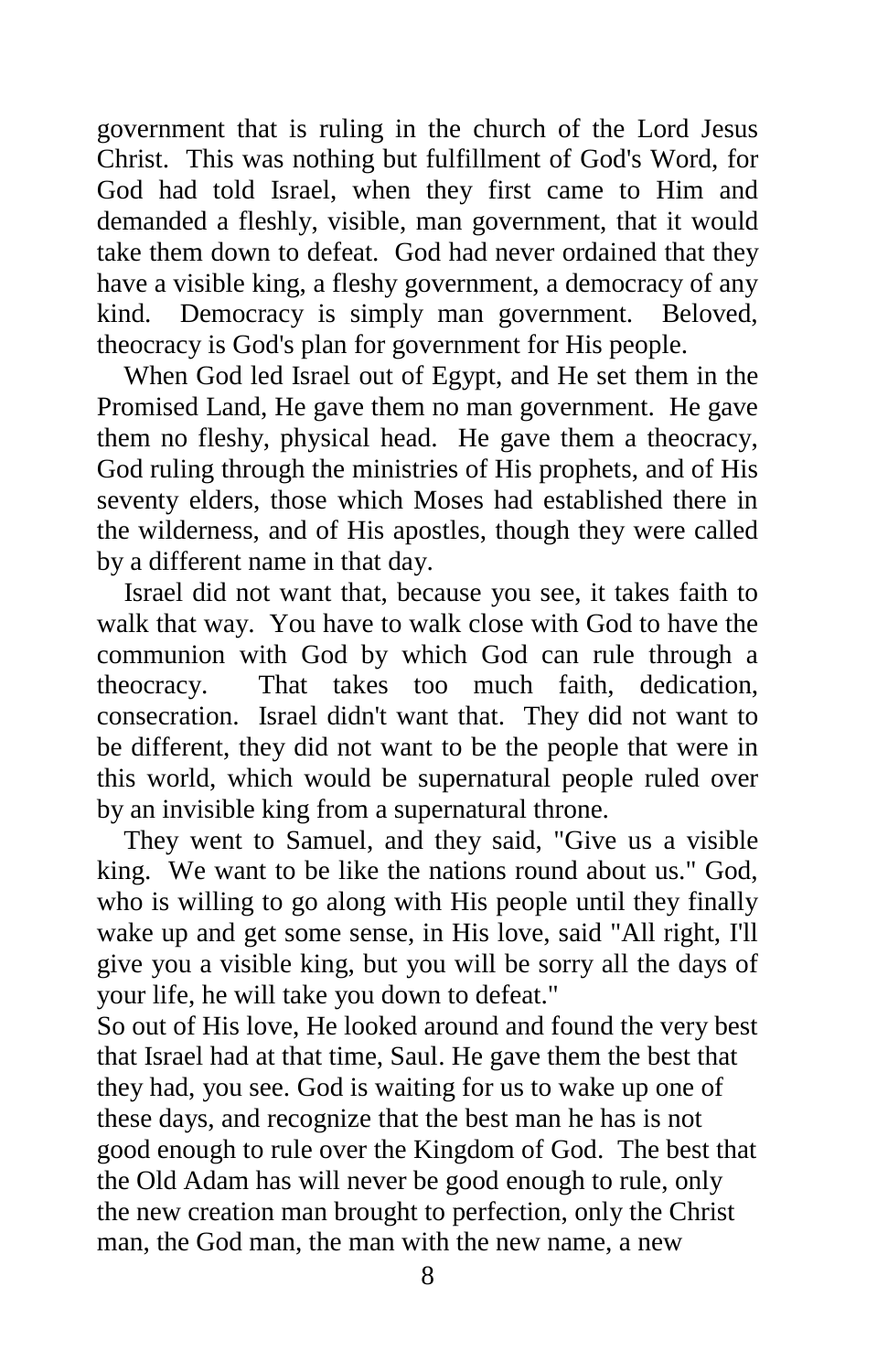nature, is the only one who can ever rule over God's Kingdom.

The Spirit of the living Christ, whether ruling through Jesus the head, or through the whole Body. Any other thing will always lead man to defeat.

 Israel under Saul was a type of the man government that rules in the church of Jesus Christ today. This was never the will of God for the Body of Christ. A democratic government in the church is the best God can make out with in these past few centuries. It is deterioration from that which Jesus set up in the beginning, when God brought His spiritual Israel out of Egypt 1900 years ago and began to set them in their spiritual Promised Land. He did not give them a democracy. He gave them a theocracy.

 He gave them the Spirit of Jesus, the head of the body, through five supernatural spirit ministries. God's Theocracy is revealed in Ephesians 4. When he ascended up, He led captivity captive, and gave gifts unto men, ministry gifts to His church, to some apostles, some prophets, some evangelist, some pastors, some teachers, for the perfecting of the saints for the work of the ministry, for the edifying of the body of Christ. Till we all come in the unity of the faith, and of the knowledge of the Son of God, unto the measure of the stature of the fullness of Christ.

 During the first century of Christianity, Jesus was setting His body in God's divine order. He was establishing God's Theocracy. He was establishing the Kingdom of God, a kingdom through which the Head might rule through five, supernatural ministries. You cannot show me one place in the New Testament where there was ever a church that had one pastor ruling over it. You cannot convince me scripturally that which we see today is God's order for the Body of Christ. There are no presidents of denominations in the scripture, or board of directors, or fleshly ministry, that we see in the body of Christ today.

 In the New Testament church, you see elders, or pastors, more than one in each local body. You see prophets,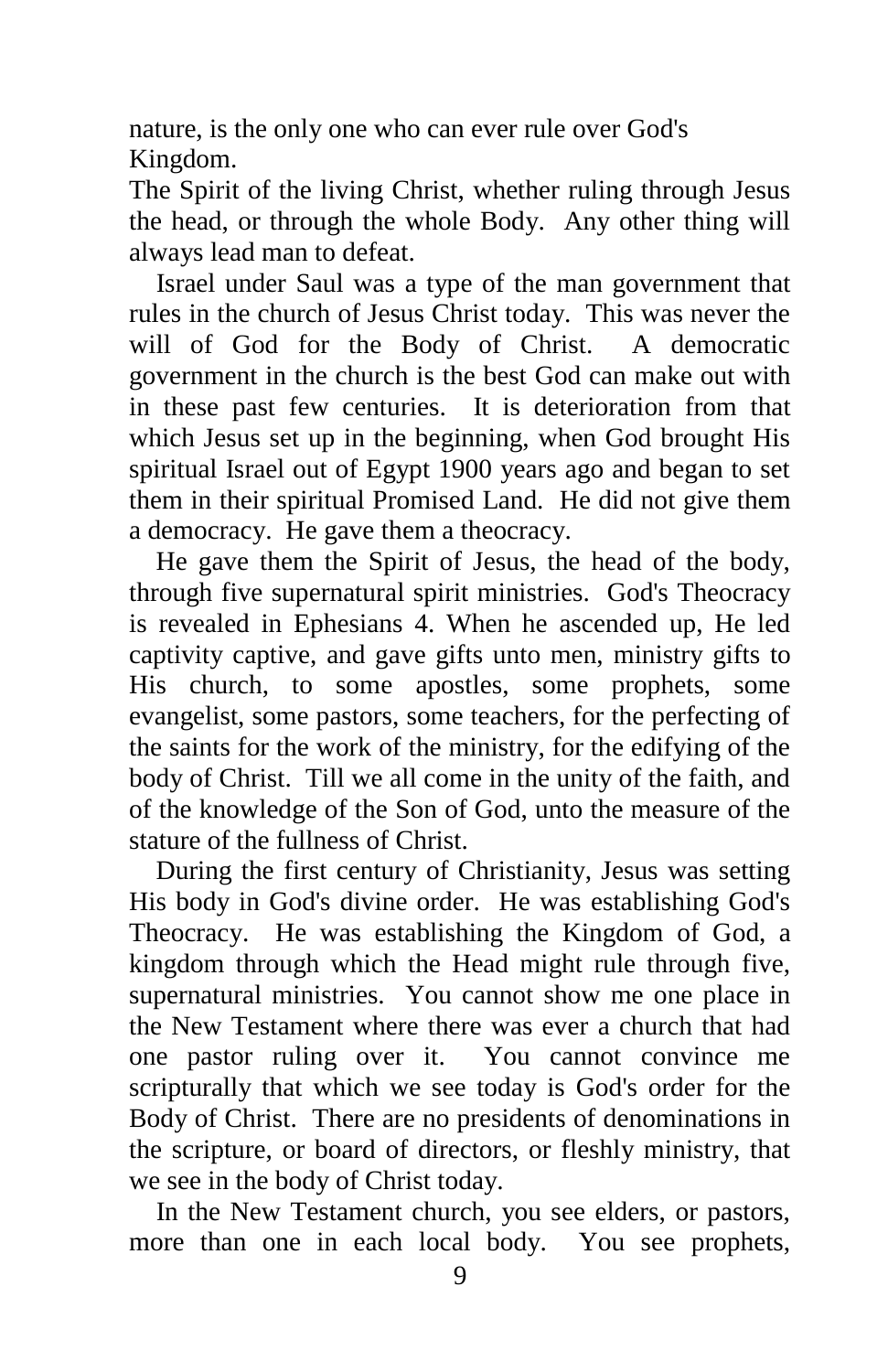evangelists, apostles, and teachers. You find some deacons to carry food to the poor, and so forth to handle that business. You never find deacons ruling over the church like you see it in the church today. It is an abomination in the sight of God. Just because they happen to have the most money, they set them up to rule over the church, and they have no anointing, no faith, no power, no leadership in God, no revelation, no spirituality. It is written in the church of Antioch, there were certain prophets and teachers; there were two apostles, Paul and Barnabas. When it was time for Paul to move out farther in the ministry that the head of the body of Christ had for him, Jesus did not speak to Paul personally and say, "Paul, it's time for you to go." The Bible says in the church there were certain prophets and teachers, and the Holy Ghost spake through them, "Separate me the apostles to the ministry that I have called him unto."

 Paul did not swell up and say, "I do not receive visions, I do not believe in visions, or in prophets," nor did he say, "I'm the leader here, or I'm the ruler here, or I'm the apostle here. If God's going to speak to anybody, He's going to speak to me." No, Paul submitted himself to God's divine order in His body. It was all confirmed through the ministry of the prophets.

 When the apostle Paul was traveling back to Jerusalem, and he passed through Ephesus on his way, he didn't want to go into the church there because he knew the brethren loved him, and would try to detain him, and he wanted to make Jerusalem, so he stopped at Mileta, the little town outside of Ephesus. It does not say that he called the pastor out to confer with him. It says that he called the elders, which means pastors -- all the pastors that were in that assembly, out to confer with him. For there were no rulers there, the Spirit of Christ was ruling through the elders as they submitted themselves to Christ.

 All was going well as Jesus was setting up His theocracy, His divine order. But when the spirit of rulership took the first bishop, and the spirit of rulership is a demon spirit, don't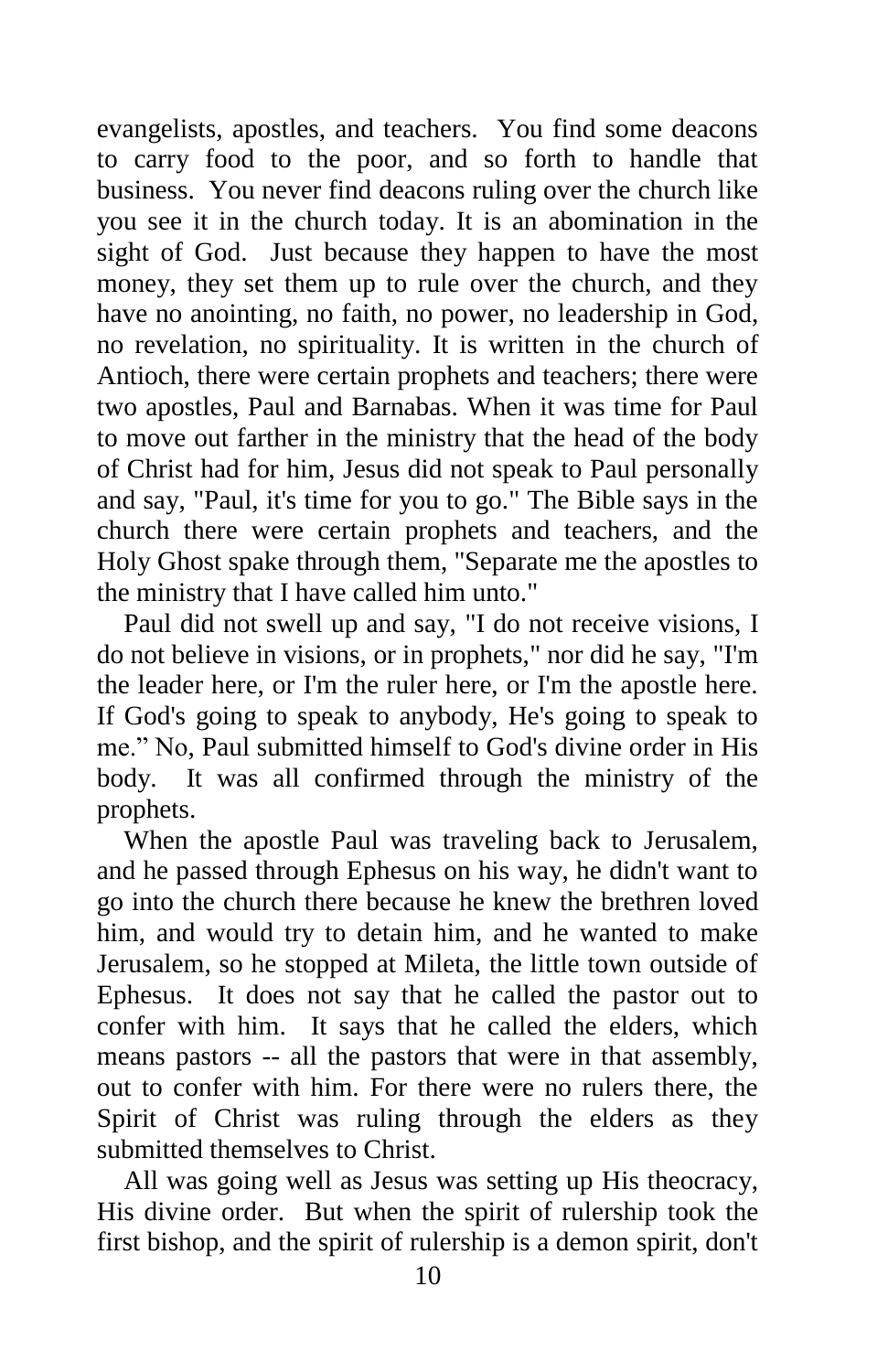doubt it, it is a demon spirit. The spirit of servantship is the Spirit of Christ. The Lord Jesus said, "If any man among you would be chief, let him be the servant of all." If God's people follow a man's wisdom and his anointing because the Spirit of God leads them to, voluntarily doing so because he has submitted himself to suffer and die to get the truth to them, that's the Spirit of Christ. When a man rises up with a kind of divine authority, to rule over the body of Christ, he is, at that moment, taken by a demon spirit of rulership. He may be a good man, but in that area, he is bound by a demon spirit.

 Five supernatural Spirit ministries are set up over the gifts. When the first bishop rose up, claimed divine authority to rule the body of Christ, it degenerated into the popehood, 1400 years of the darkest ages that the church has ever known. Oh, but thank God, in about 1500, God found a Martin Luther, a man willing to obey the Spirit of God, and recognized that Christ is the head of the body, not the fleshy man government which the devil had set up. He began to listen to Christ. God began the glorious restoration. Through Martin Luther, He restored the truth, the doctrine for justification by faith, and not being ruled over by the church. About 200 years later, He got a hold of the Wesley brothers, and he restored the born again experience to the body of Christ.

 Then about 60 years later, He poured out Pentecost upon the earth, and restored the baptism of the Holy Spirit to the church, About 15 years ago, He began another outpouring, and restored the gifts of the Spirit to the church, even though many rejected them. Now in the last hour, He is bringing forth the crowning point of restoration. He is restoring His five supernatural Spirit ministries to the body of Christ, that Jesus might gain once again headship and rulership over His body, restoring theocracy. Glory to God!

 Only in the Spirit can we see the difference between a government just called by another name - apostle, prophets, evangelists, pastors, and teachers. This is not what it is. For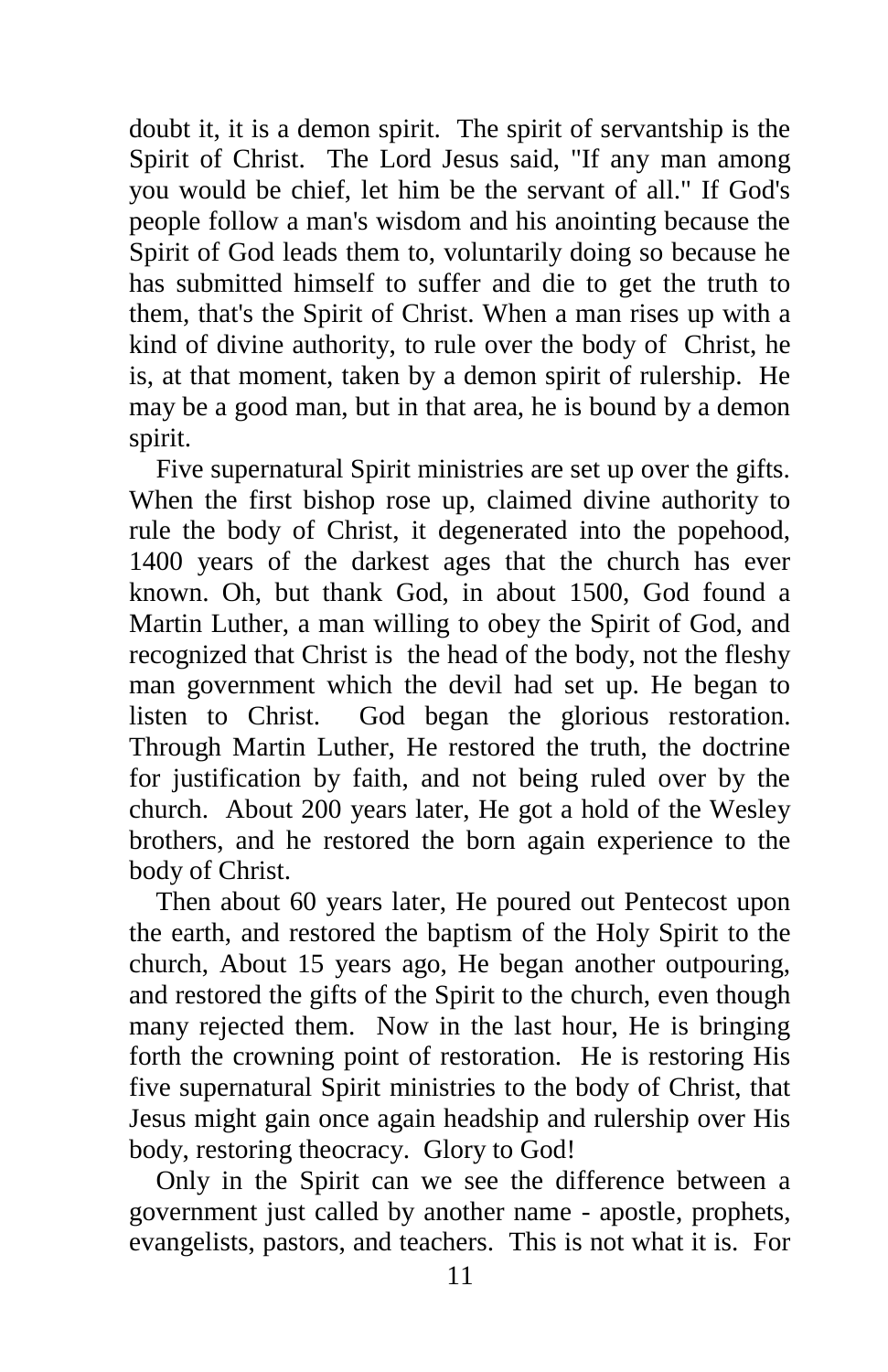no one will ever be called to be an apostle who has not first rejected once and for all the spirit of rulership, who will refuse to let anybody ever make him ruler over anything. God sent me across the country in the years establishing divine order bodies. I say to them, "When I leave you, while I'm gone, Christ is Head here, not me. You go to Him. If God sends me back as an apostle to you, then while I'm here, let Christ speak through me as an apostle. But don't look to me to rule over you. Christ is your ruler."

 There is a difference between one who claims divine authority to rule, and one who is willing to die as a servant of people, that Christ might speak through him to guide His people home to perfection. That one who is willing just to be the voice of the Spirit of God, the supernatural voice of the Spirit of God, a channel, a servant to wash his brother's feet. So Israel under Saul was a type of spiritual Israel today, under the man government. Israel under David, God's little shepherd boy, who sought not to build his own kingdom, neither to build his own name, nor to drink the water that was brought to him by the servants of God, but poured it out before the Lord, was a type of spiritual Israel today under God's many-membered little sheepfold today.

God is bringing forth His five-fold ministry. The Spirit of Christ shall deliver His people. You read the 34th chapter of Ezekiel, and you will hear the voice of the Lord saying in this day, "Behold, I am against the shepherds, for they feed not my flock, for they feed themselves," and you hear the voice of God saying, "I, even I, will search out my sheep on every hill where they have been scattered, and I will set them once again upon the mountains of Israel, the high places in Israel, and they shall feed again on my green things." Then you will hear Him say, "My servant David shall rule over them."

 What did He mean? David had long since been dead. He meant that David was a type of Christ in His Body, that Christ in His Body will reign and rule over His Body through five Spirit ministries for government, nine Spirit gifts for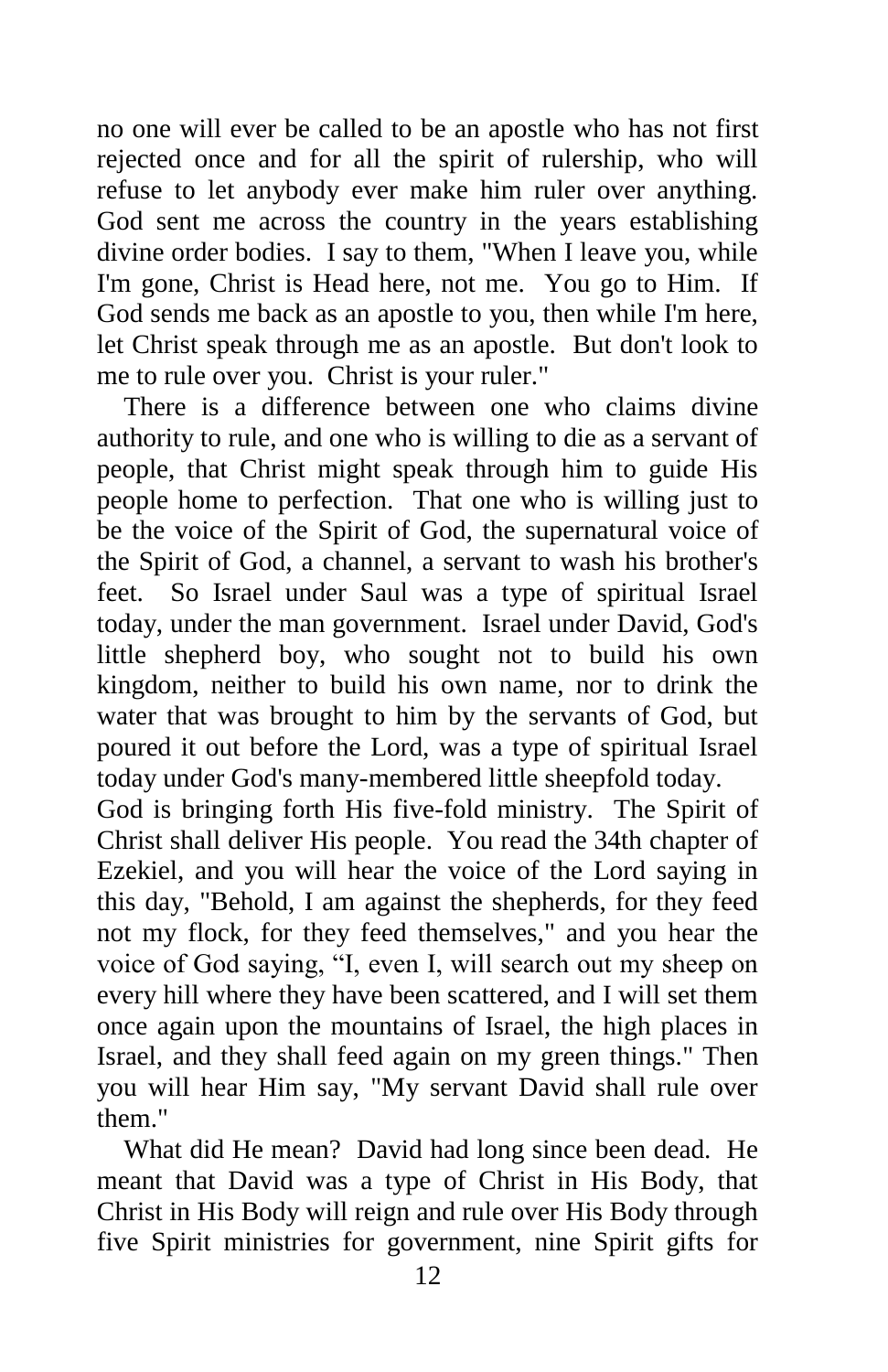power to bring forth nine Spirit fruits and the perfected body of Christ. So when He shall appear we shall be like Him, and He may present His Church to Himself, a glorious church without spot or blemish, Holy.

 My servant David shall reign over them, He said. David is rising up today, beloved, Christ in His many membered body. God has reached out to the sheepfold, He has found His humble and broken little shepherd boy, who can say , "I am but a sheep, and the Lord is my shepherd; He leadeth me in the paths of righteousness; He anointed my head with oil; He prepareth a table before me in he presence of mine enemies." That's why we hear God say, a little further back in 11 Samuel, to Samuel the prophet, "How long wilt thou mourn over Saul, seeing I have rejected him? Go forth and anoint David."

 Beloved, Saul has been rejected. David is anointed. I want to tell you something saints, the ministry that God is calling out, which is going to defeat the demons of hell, take the body of Christ in to possess the land, bring in the Kingdom of God, is not going to come from the so-called trained, educated ministry of the past twenty years. They've failed. They had their opportunity, and they failed to go on in and possess the land.

 Goliath stands before them tramping up and down laughing at them, daring them to come out and fight. They are hiding in holes, caves, and rocks. As God sends me across the country teaching two weeks' series of studies of demonology, the only way He can get me into a church to teach it, is to sneak me in, because they are scared to death to even mention the word in the midst of them. The ministry that is going to bring in the Kingdom, to perfect our walk, are the elders, evangelists, prophets, that God is raising up. The little Davids, the young ministries that God is raising up across the land.

 God has raised up ones like these in Miami. In Plainview, Texas, when God sent us in there to hold a meeting, seventeen college students, young women, and one young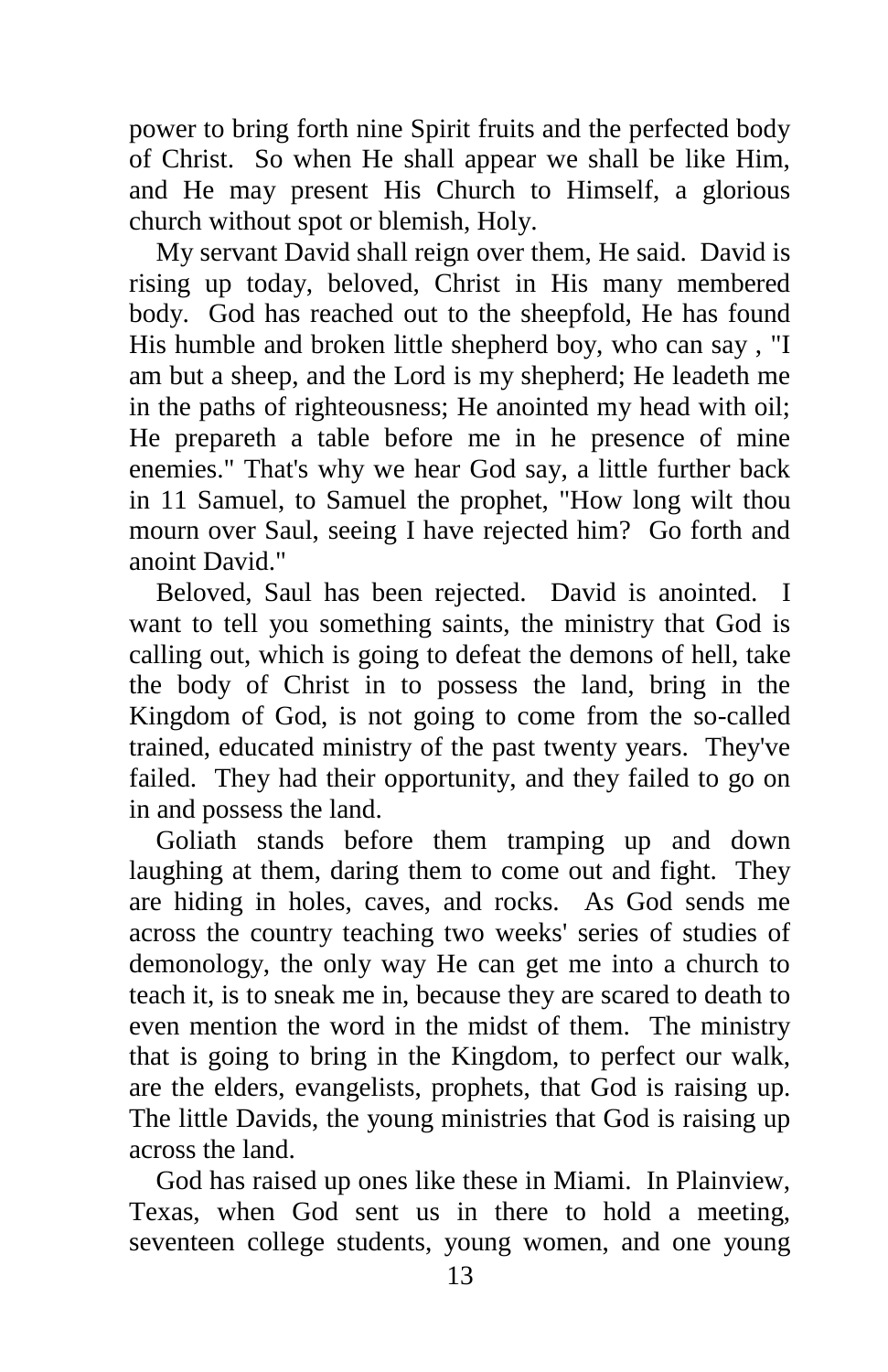man from a Southern Baptist College there all received the baptism of the Spirit. The next week, they moved into the operations of gifts of the Spirit, very powerfully. Then we ministered on divine order. God began to raise up the ministries of the prophets, and the elders. Now there is a divine order body moving there. People come from all over, hundreds of miles to have demons cast out by Southern Baptist College students. That's the little David that God is raising up.

 When God sent Samuel forth with his bottle of anointing oil, He went to the house of Jesse. Jesse trotted out his sons that had their muscles gleaming, their chests stuck out, and every time one would pass by, they would look and say, "Surely this is the Lord's." But God said, "Set them aside. I can't use their strength, their fleshly power," until finally all had passed by.

 Samuel said, "I know God sent me here, surely there must be another one." Jesse says, "Well, there is one, a shepherd boy out there, surely God can't use him." Samuel said, "Bring him out." And young David, fair, ruddy of face, walked by and God said, "There is my man. For man looketh on the outward appearance, but God looketh upon the heart." In this last day when God searches the land to call out his shepherd boy, His five-fold ministry, He is not going to look upon the outward appearance. He doesn't care about how many degrees they have, or how many sects they have preached in, or what position in denominations, or how many years they pastored a church. He is just looking around to find the heart of a young one that He can take and raise up and train and bring forth David, a shepherd boy.

 David was the one that Samuel poured the anointing oil upon, and it flowed down over his head, all over his body. In those days, they used the physical anointing oil for that was the day of types. In this day, it is reality and brother, we don't get the physical oil, we get the real thing. God is setting you apart and anointing you. Just as David went forth with his little sling, Saul tried to put his fleshy armour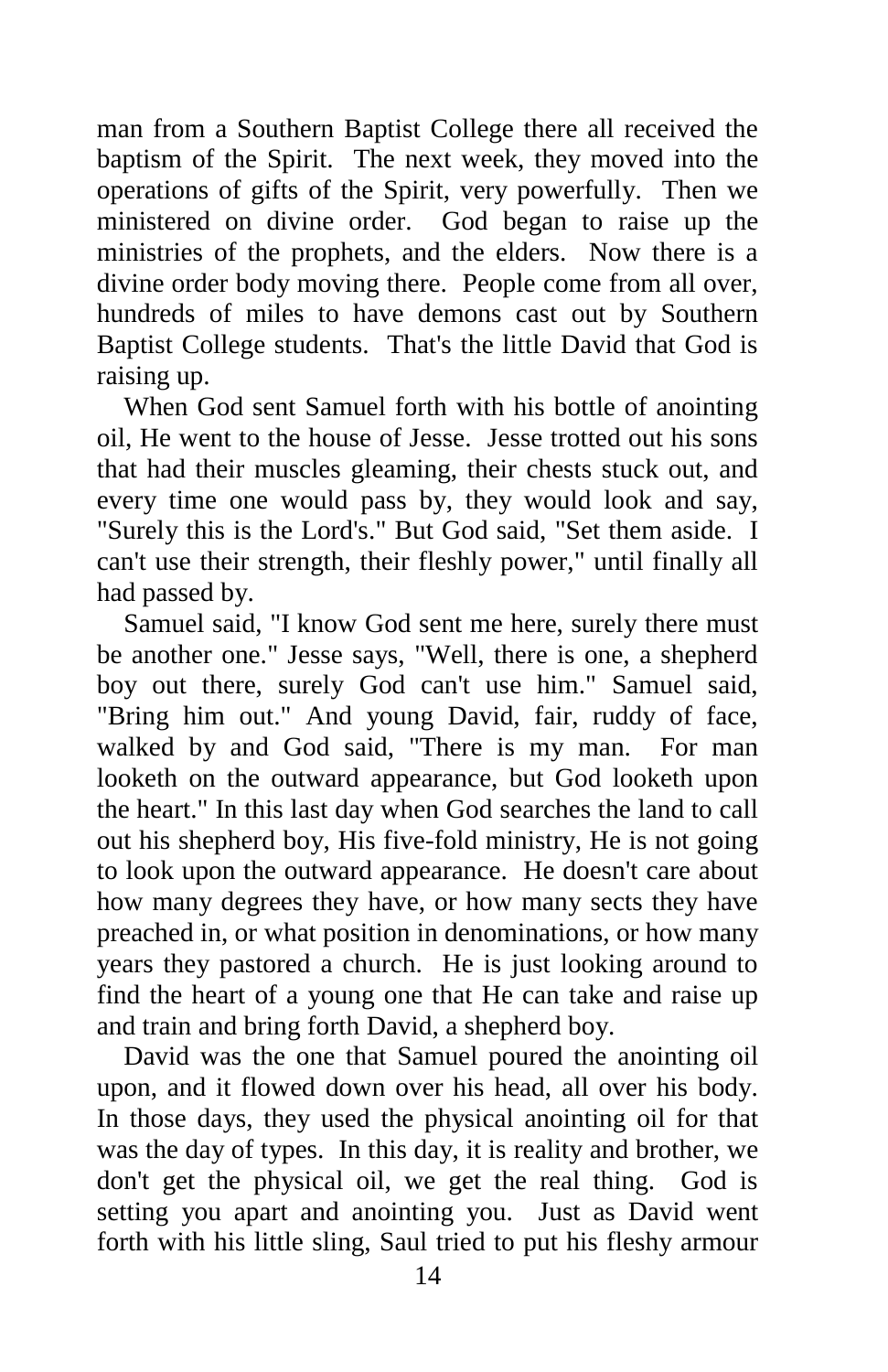on David, he hung that big sword, shield, and all that stuff. David looked down, and said, "I can't carry this garbage." He grabbed his little sling.

You young ministry that God is raising up to go forth, they'll try to hang their fleshy armour on you, they'll try to stick you in some Bible school, throw their degrees, their organizational programs and all that garbage at you. Cast it off, it has no place in you, beloved. The training point for this ministry which Christ is raising up to go forth in this last hour is the local body. The local body where teachers become evangelists, evangelists become prophets, prophets become elders, elders become apostles, and apostles go forth to spread the last day message of God across the land.

 David picked up his little sling, and he went down to the brook, and picked up five smooth stones. Yes, five smooth stones which had been washed smooth by the water flowing over them over the years. The five became one, the one went forth and smote Goliath in the head, and Goliath fell down. Even so shall this little shepherd boy pick up five Spirit ministries, and the water of God's Spirit will wash them, as they go through the trials, tribulations and battles that you have gone through these past few years.

 Saints, the water of God's Spirit will wash them and knock off the rough edges, and they will become smooth. The five will become one, operating in perfect conjunction with one another. They will go forth as one stone, smite Goliath in the head, and he shall fall. First, you will have to get chased all over Israel by Saul. That is the way the five stones got smooth. Saul spent more of his time chasing all over Israel trying to kill David, than he did chasing the Philistines. Do you know that Saul of today - let's don't laugh at him, let's face the facts - Saul of today is already spending more of his time trying to kill you than he is trying to kill the demons.

 As I went into various cities these past months, the Sauls in these cities didn't care how many demons I cast out, or how many people were delivered, or how many victories, or whether the demons wanted to kill them or not, but they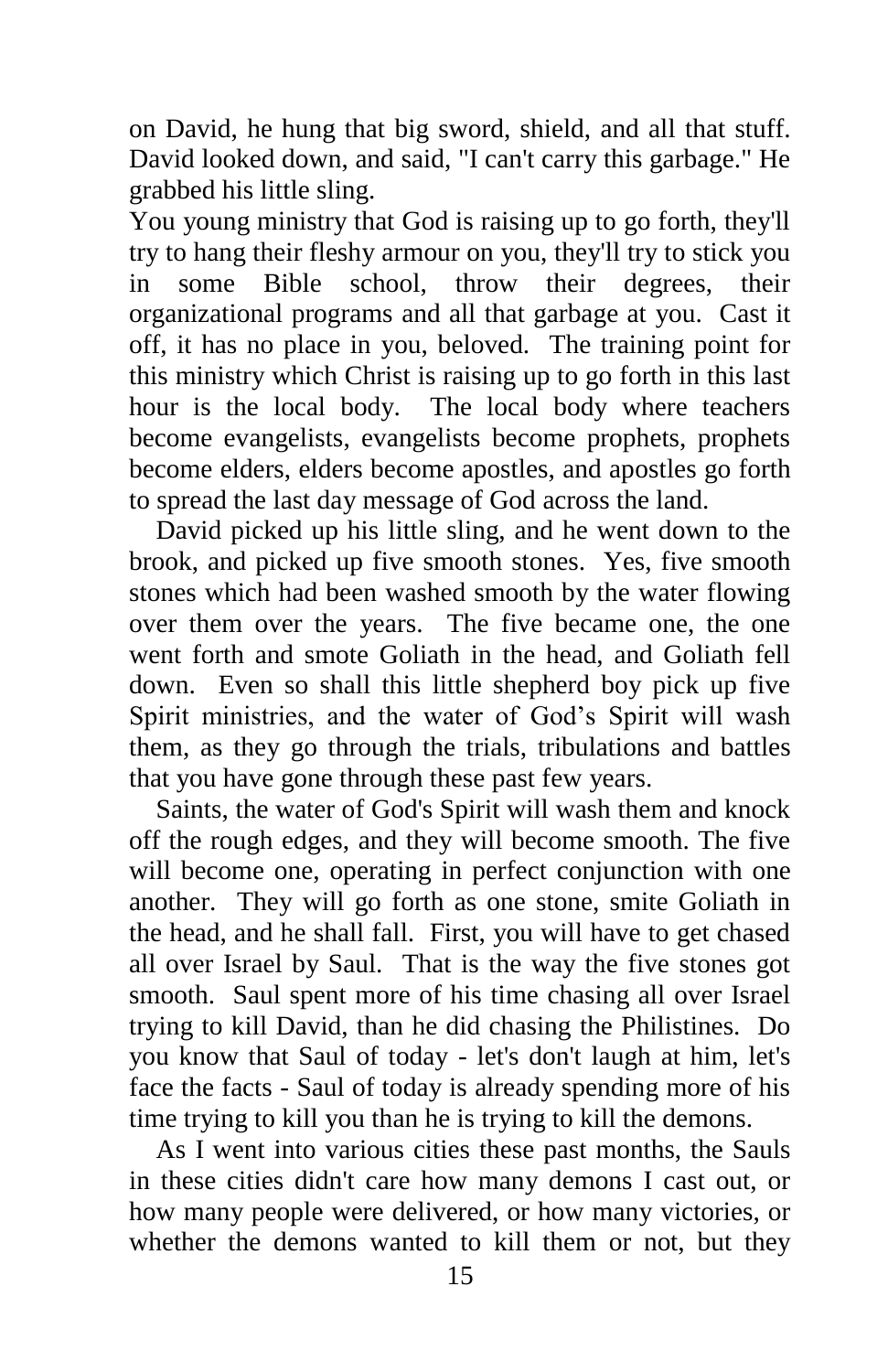were going to be sure to kill me if they could. In one city, as they spread my name throughout the city and dragged it through the dust of the earth, one day a brother had to stand up, (I heard it on tape, somebody got it to me), and he said, "Brethren, there is one thing we cannot deny, that is that the demons were cast out, the people were set free." The picture is the same today. As Saul goes down to ignominious defeat, David is going forth to victory after victory. Saul doesn't care about David's victories for Israel. He just wants him out of the way.

 God set Saul aside because he failed in three ways. The first way he failed was that instead of building God's Kingdom as soon as God raised him up, he began building his own. Saul started well in the beginning. This is why man government can never work. They always start well in the beginning. When God first called Saul, he was a humble man, so humble that the anointing of God could be on him, when Saul finally came to Samuel as he was out hunting donkeys that day. God led him to Samuel to be anointed and raised up king over Israel.

 Samuel said to him, "Thou hast been chosen as God's anointed to rule over Israel "Saul, in his humility said, "Who, me? Why, my father's house is the least in all of Israel, and I'm the least in my father's house." He started well, he was humble. So when Saul went forth from Samuel's town, Samuel said to Saul, "Go down the road, and you'll meet some prophets speaking in tongues." He said "Prophesy" You see a lot of people don't know that the original Hebrew that was used for the word prophesy back there in the Old Testament meant "unintelligible utterance." All these prophets were doing was speaking in tongues and magnifying God.

 He said, "You go forth, and you'll meet them down the road. The Spirit of the Lord will come upon you, and you will become a new man." Saul went forth and he met the prophets, and they were prophesying. They were speaking in tongues, and he started speaking in tongues, and became a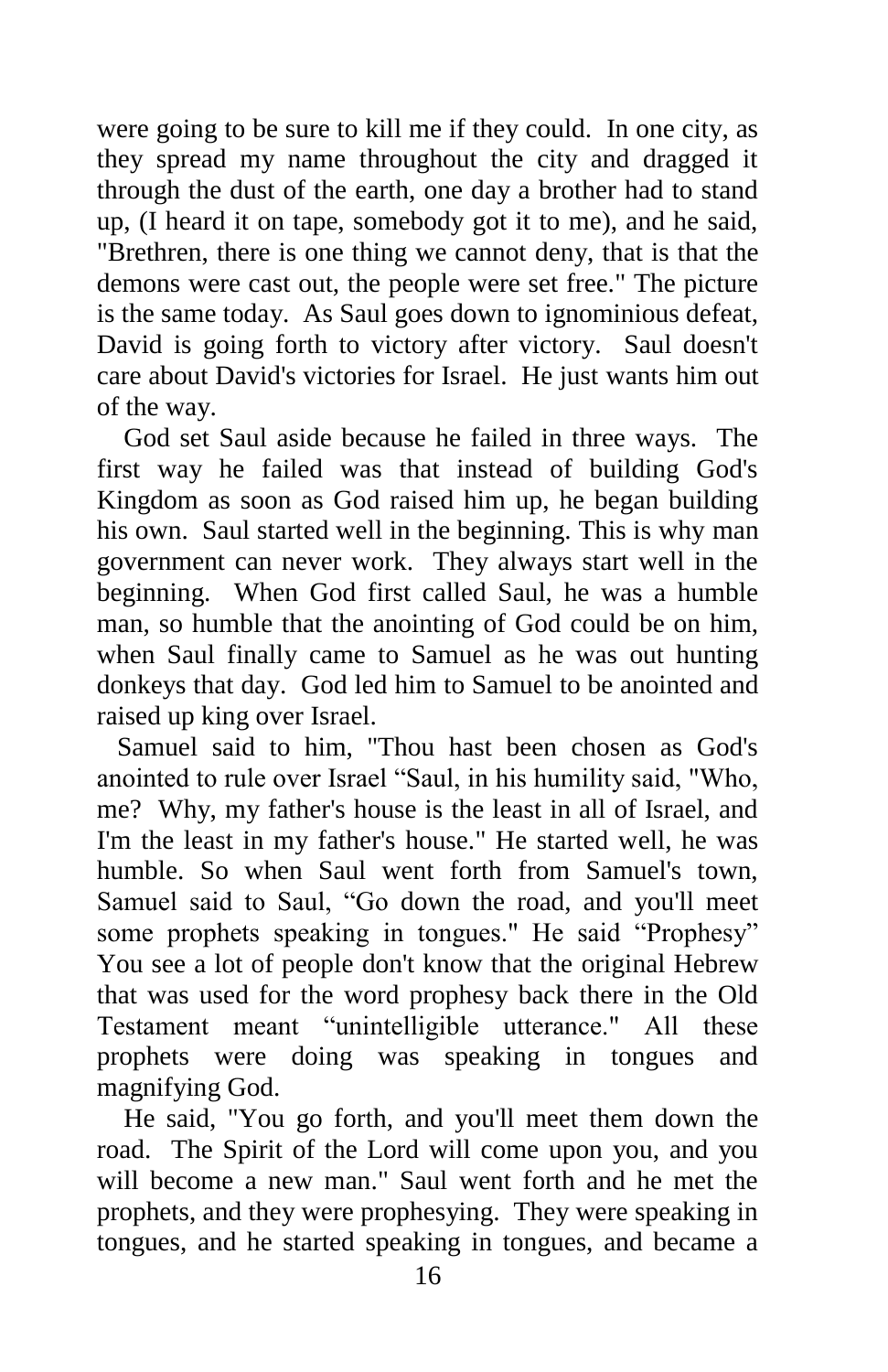new man. Friends, just because you have the baptism of the Spirit does not mean that you have got it made. He started well, the anointing of God was upon him. He tore up the oxen yoke. He split the oxen and sent them out. He said, "Let's go forth against the enemy." He went forth against the enemy that was surrounding Jabesh-Gilead, and he wrought a great victory for Israel, and the people rallied behind him, and the hand of God was upon him.

 The men of Israel said, "Who is he that said Saul shall reign over us? Who is he that the anointing of the Lord is upon?" If he had continued to be humble before God and seeking to glorify the name of God, things would have been fine. The trouble was, after he got there, then he began building Saul's name. He began pushing God's people. He said, "Go and number the people. It's time to go to battle against the Philistines." God had not told him to go to battle. Saul went out ahead of the Lord and battled the Philistines. Saul wanted to get the glory for his name, you see. Saul went out ahead of the Lord and battled the Philistines, and the Philistines knocked him forty ways from Sunday, and he wound up with only 600 men left hiding down behind the trees. The anointing of the Lord is not going to be on us, brethren, when we are pushing people to go our way, and do this and that to win souls, or to win battles, and do this and that to glorify our name, or to build our church. That is what Saul has done today.

 Sixty years ago when God began to pour out His Spirit, the anointing of the Lord was upon them and they were moving across the earth, being used mightily as God's warriors. As soon as they began to get victory over the enemy, right away they formed their own name and their own kingdom, whether you call it Assemblies of God, or Church of God, Pentecostal Holiness, Baptist, whatever you call it, as long as you put a name to it, brother, you've lost the anointing of God right there. For you are no longer building God's Kingdom then.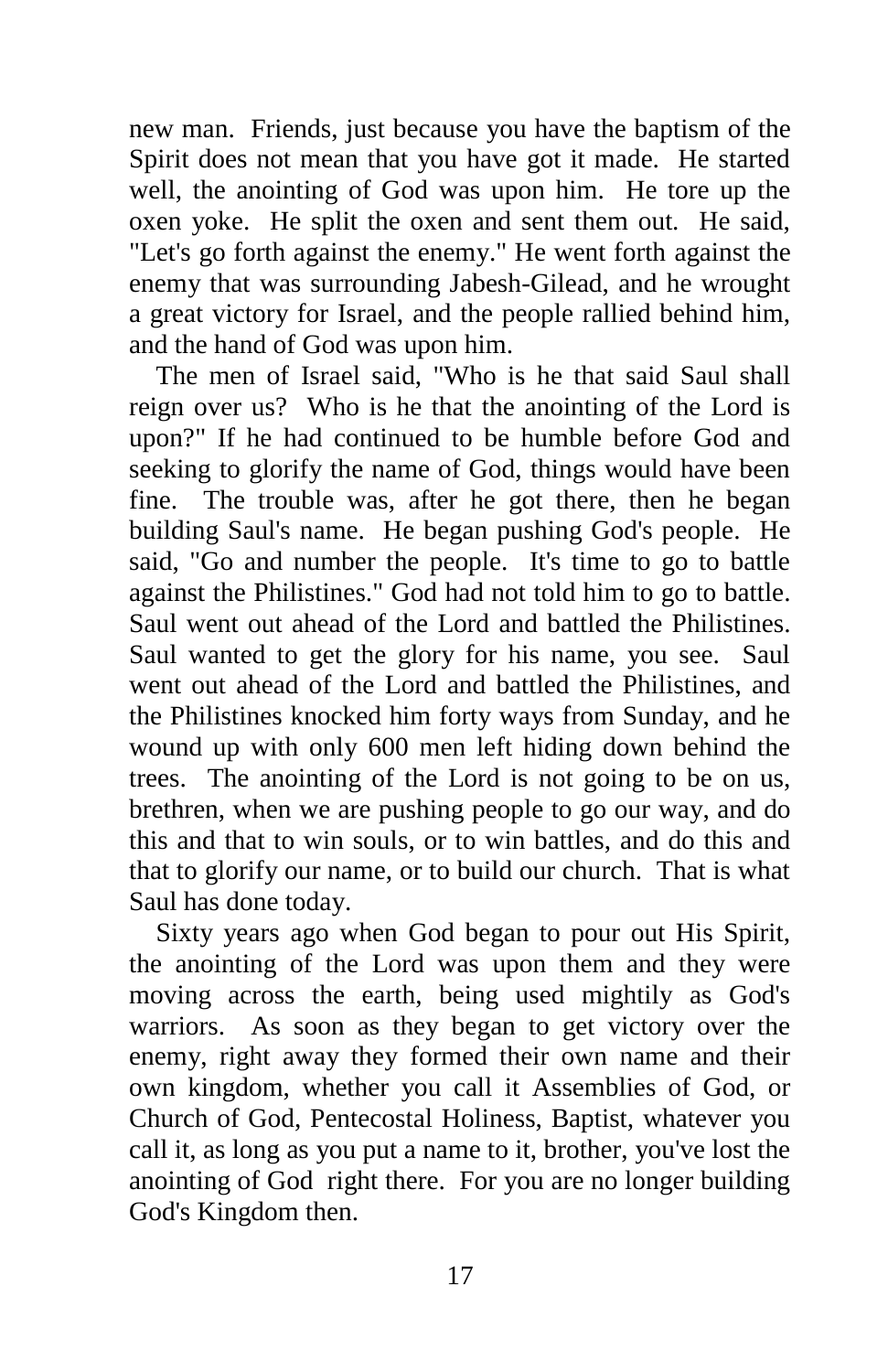Men do not have what it takes to refrain from building their name and their kingdom. Saul pushed the people. That was the first place he failed. Even when God anointed Jonathan, the 600 were down there, and suddenly God anointed Jonathan, little Jonathan his son, who walked a little closer with God than Saul did. Jonathan said, "Let's go out and meet them, and if they say unto us, tarry until we come to you, then we will stand still in our place, and we will not go up unto them, but if they say thus, come up unto us, then we will go up, for the Lord hath delivered them into our hands; and this shall be a sign unto us. And there is no restraint to the Lord to save by few or by many."

 Jonathan walked out with his armourbearer and the Philistines said, "Come up to us, and we will show you a thing or two." Jonathan said to his armourbearer, "Let's go, the Lord hath delivered them into our hands." He went out, began to swing the sword, and he knocked them down, and his armourbearer would come along behind and chop off their heads. Before long, he had them on the run, Then Saul with his 600, comes by into the battle, and rises up, puffs out his chest, and says, "We have them on the run, men, don't stop chasing them until we've chased them all the way out of Israel." He said, "If any man dare to stop, eat or drink before the enemy is out of Israel, I take an oath that he shall be slain."

 Saul's son Jonathan didn't hear his oath, and all the men were traveling through the forest. They had fought hard that day, and were weak. They needed to stop and get some refreshments. The forest was full of honey. They needed to eat a little bit so that they could get some strength, so Jonathan dipped his spear in some honey, and be ate a little bit. That afternoon when the battle was over, they told Saul that someone had eaten in Israel, so Saul was bound by his oath, and asked, "Who did it?" They said, "Your own son, Jonathan." There he was, bound by his ridiculous oath, and he said, "Bring him forth that I may kill him," The people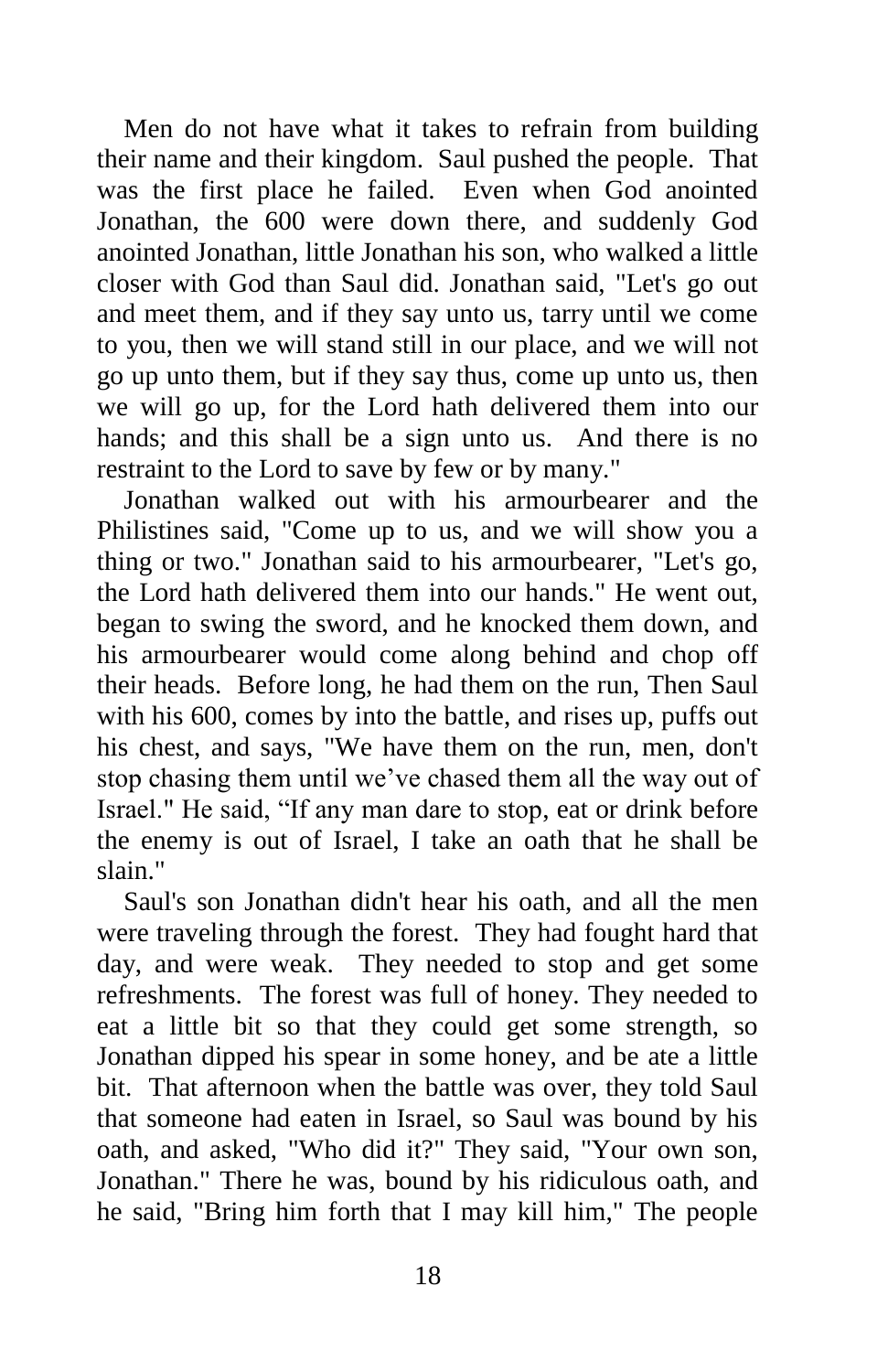stood up and said, "You shall not lay a hand upon him, for he has fought greater than you have today."

 That was the second mistake Saul made. He lost the respect of God's people through his pride and his desire to glorify his own name. That's what you've got in Saul today. Instead of letting God's people stop and rest in battle, and eat from God's deeper truths so that they may be strong to go forth and win the battle, they crack the whip at them, and all they say is, "Go out and win souls," You would think that soul winning was the whole of God's purpose for His Kingdom, instead of feeding God's people on the deeper things, and letting them eat a little bit of God's strengthening honey, that they might have the strength to go forth and win the battle. They keep driving them to go out and do something that they probably won't have the strength to do. That's why they lose the respect of God's people. That is the second big mistake he made.

 The third mistake he made was that he failed to move in God's divine order. He was waiting down there to see whether to go into the battle or not, and he got scared to death, and decided he had to hear a word from the Lord. Samuel had told him, "You wait down there for me. I'll be there in time to inquire of the Lord for you." Saul had no business inquiring of the Lord. It wasn't his ministry. He was a warrior. He was to lead the people. Samuel was the prophet. It was his business to inquire of the Lord. He lost the anointing of God, his leadership of God, in his desire to have glory to his own name, and when Samuel didn't get there when he thought he ought to, he said, "Bring hither the priest's robe," and he put the priest's robe on, and he took the ephod in his hand, and he wanted to hear what God had to say.

 Saul's next big mistake was failing in perfect obedience. God told him to take God's people and go kill all the Amalekites, men, women, children, cattle, and everything was to be slain. You see, he didn't believe in perfection, he followed the doctrine that nobody can be perfect. Nobody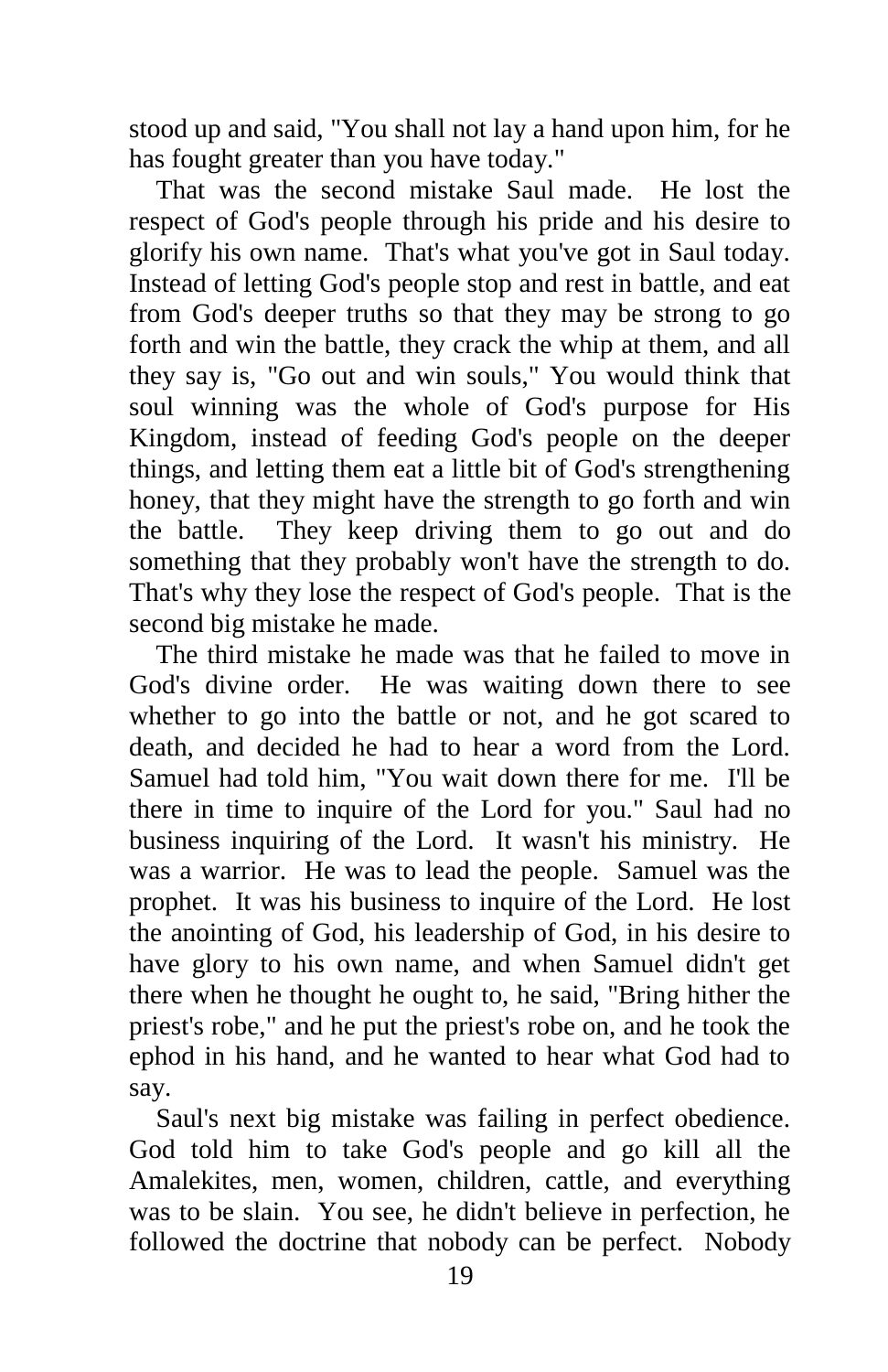can be perfectly obedient. He believed that as long as you are offering sacrifices, and you're going through rituals, church rituals, everything is fine in the sight of God and nobody can be perfect. God called him to perfect obedience.

God said to him, "I want you to kill men, women, children, cattle, sheep, everything." Saul went out and killed men, women and children, but the people began to work on him, and he began to see how nice and fat the sheep and cattle were, so he saved the cattle and the sheep. God came walking along in his old prophet, and said, "Did you obey the voice of the Lord?" "Oh, yes I obeyed everything the Lord said." About then the old sheep went, "Baaa," and Samuel said, "What meanest this baaing of the sheep I hear in my ear?" Saul said, "Oh, well, the people decided that it would be good to keep the sheep to sacrifice to the Lord."

 The people decided. Never mind what God said. Never mind perfect obedience to God's Word, the people decided, the church, the congregation voted on it. They elected that it would be better to keep the sheep, and offer them up to sacrifice. Then he heard the word, "Behold to obey is better than sacrifice, and rebellion is as the sin of witchcraft."

 When you haven't heard God's Word telling you what to do, and haven't heard the truth about God's order it's one thing. But when you have heard God's Word and God has told you what to do and then you go ahead and use your own thinking, that is rebellion, deliberate rebellion.

 These are the three instances in which Saul failed God. It is the same for the Saul system of today. God's anointing was on them, many rose up in great healing ministries, pastor ministries, ministries of every kind. They rose up in God's anointing, without organizations, but then as soon as they saw the work of God grow a little, they began to say "Let's organize, let's take over . . ." and they shut Jesus right out of it and started building in their own name, rather than in God's order. That is the first mistake.

 The second mistake is that when they hear about God's divine order, they ignore it. They think we are crazy, and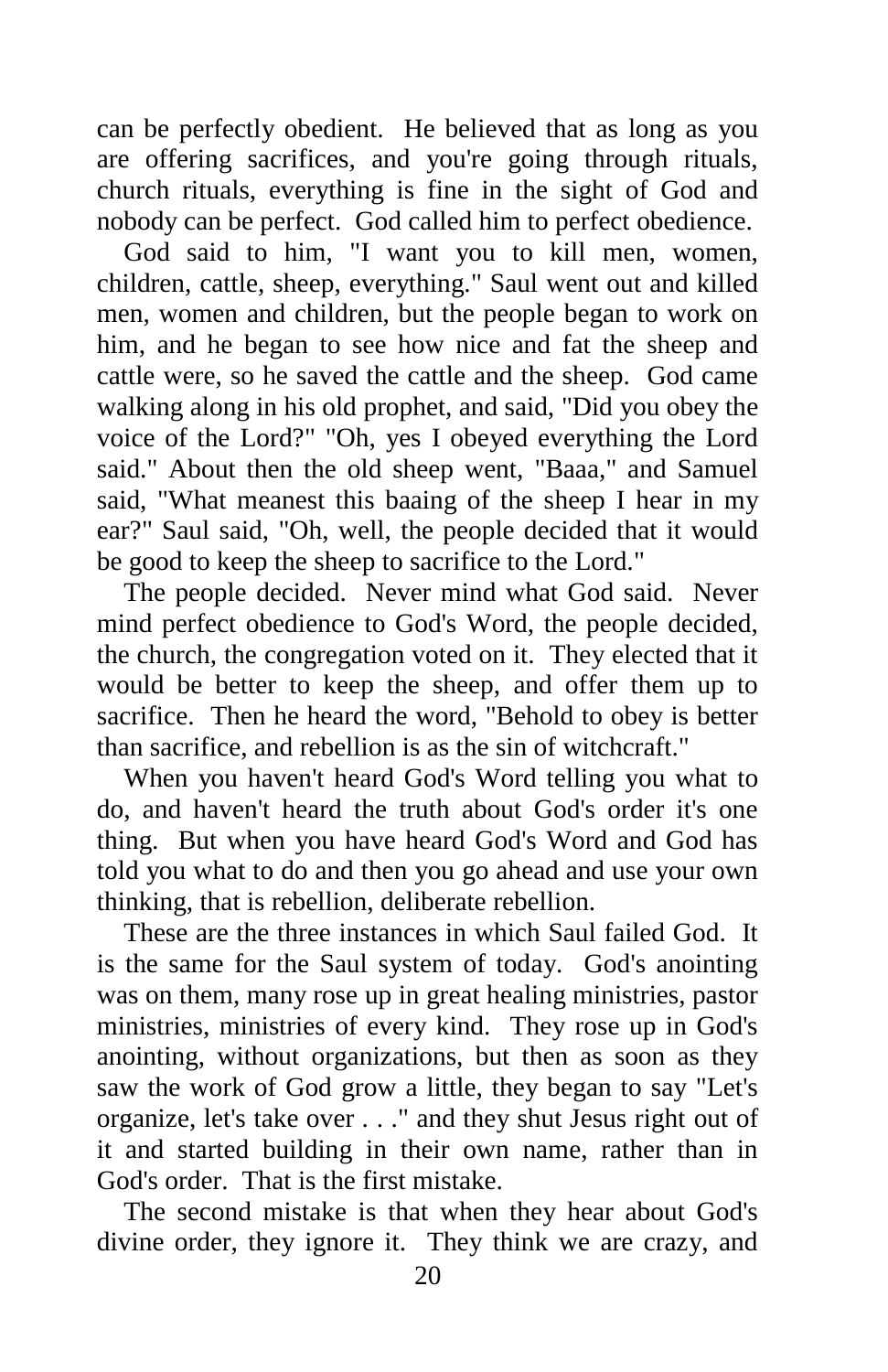they do not want to hear of it. And the last big mistake they make is in pushing God's people into doing works to glorify their own name. They do not feed God's people the food in the Spirit to make them strong, they do not give them the time to eat and grow in the Spirit, but they push them so that they can build a big church, and their name might be glorified. They give God's people no honey. They fail in the matter of perfect obedience. They do not believe in perfect obedience... They say nobody can be perfect.

 In David, we see that these were all the things he succeeded in. That little shepherd boy rose up, and he said, "The Lord is my Shepherd." He looked to the Lord for guidance. He was never concerned about his own name. He was only concerned about God's Kingdom, about glorifying the name of his God. He would not take any honor and praise to himself. One time, when David was being chased all over Israel, three of David's men heard David when he was way out there in the woods say, "Oh, that I might have a drink from the well of water that is beside the gate of Jerusalem." These three mighty men of David, who loved him with all their hearts, put on their armour and they went forth. They burst through the enemy lines, they risked their lives, they went to the very gates of Saul's headquarters in Jerusalem, and brought water out of the well there back to David. What did David do? Did he drink it? No! He said, "I can't take this Honor to myself." He poured it out before the Lord. He said, "Brethren, you've done this thing as unto the Lord." He said, "I cannot take it unto me." He refused to exploit God's people to glorify his own name.

 Secondly, he ruled all ages in God's divine order. He sought to do this. Once he got out of order, and he learned a sad lesson for it. He didn't say, "I'm king here I'll do what I want." One time he felt that he was to build a house for the Lord. He felt that God was calling him to build the house of the Lord, but what did he do? Did he say, "God's calling me to build a house for the Lord, everybody get into the work!" Oh, no, he went to old Nathan, the prophet. David said, "I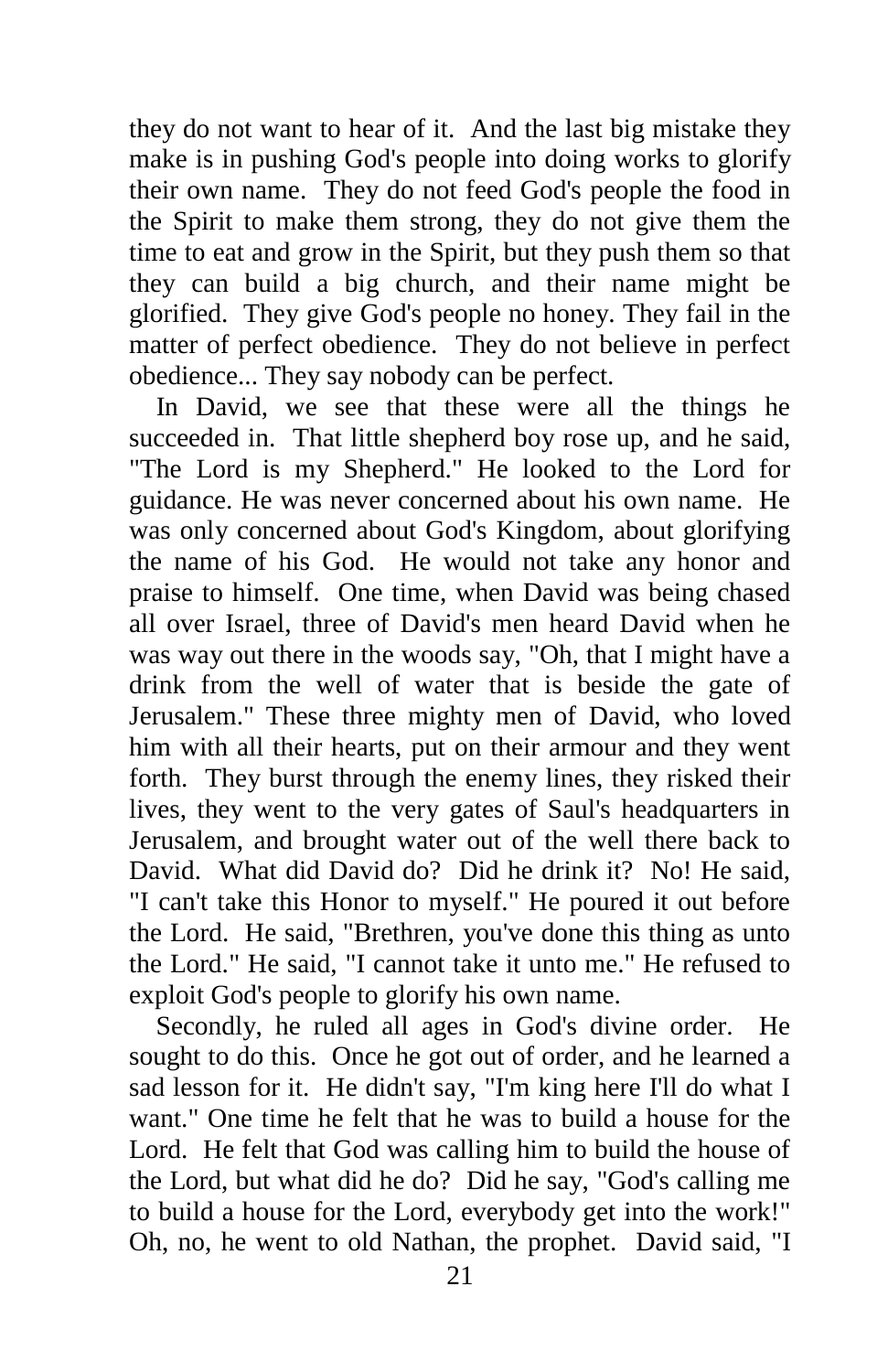feel like I'm hearing from God on this, but I'm not quite sure. I need you to confirm it to me." Old Nathan, he kind of jumped a little ahead there for a minute, and he said, "Well, do all in your heart. God's been with you in the past." But that night God spoke to the prophet and said: "David shall not build the house of the Lord." Nathan went to David and told him: "Thus saith the Lord, thou shalt not build the house of the Lord it shall be given to your son to do." David didn't swell up or puff up and say: "Now look brother, I am the king here." He submitted himself to divine order. He obeyed the Word of the Lord that came through the prophet. He believed in perfect obedience. For this God gave him victory over his enemies.

 Above all, beloved, this shepherd boy refused to lay his hand on God's anointed. Many times he had opportunity to kill Saul when Saul was chasing him all over Israel. One time he was back in a cave and Saul was trying to find him to kill him. Saul was tired and fell asleep in front of the cave where David and his men were. One of the men told David, "This is your chance, he is sleeping and you can kill him right now and get away with it. After all he has been chasing you all over Israel. It may be that God has delivered him into your hands." But David said, "I will not lay my hands to God's anointed. If God has anointed me to be king, God will make me king. I don't want to have to climb over Saul's dead body to get there."

 This is the truth that God would burn into our hearts, brethren. When they persecute you and ridicule you, when they seek to kill you spiritually, neither lift up your hand nor your voice against them, for regardless they are God's anointed. If God has called David to rule, God will also set him up on the throne. We do not have to do it or fight for it with fleshly methods. What we have to do is become smooth stones. We have to fulfill this man David for he is a type of the Body of Christ that shall come forth in this hour. That shall love with the true love of God.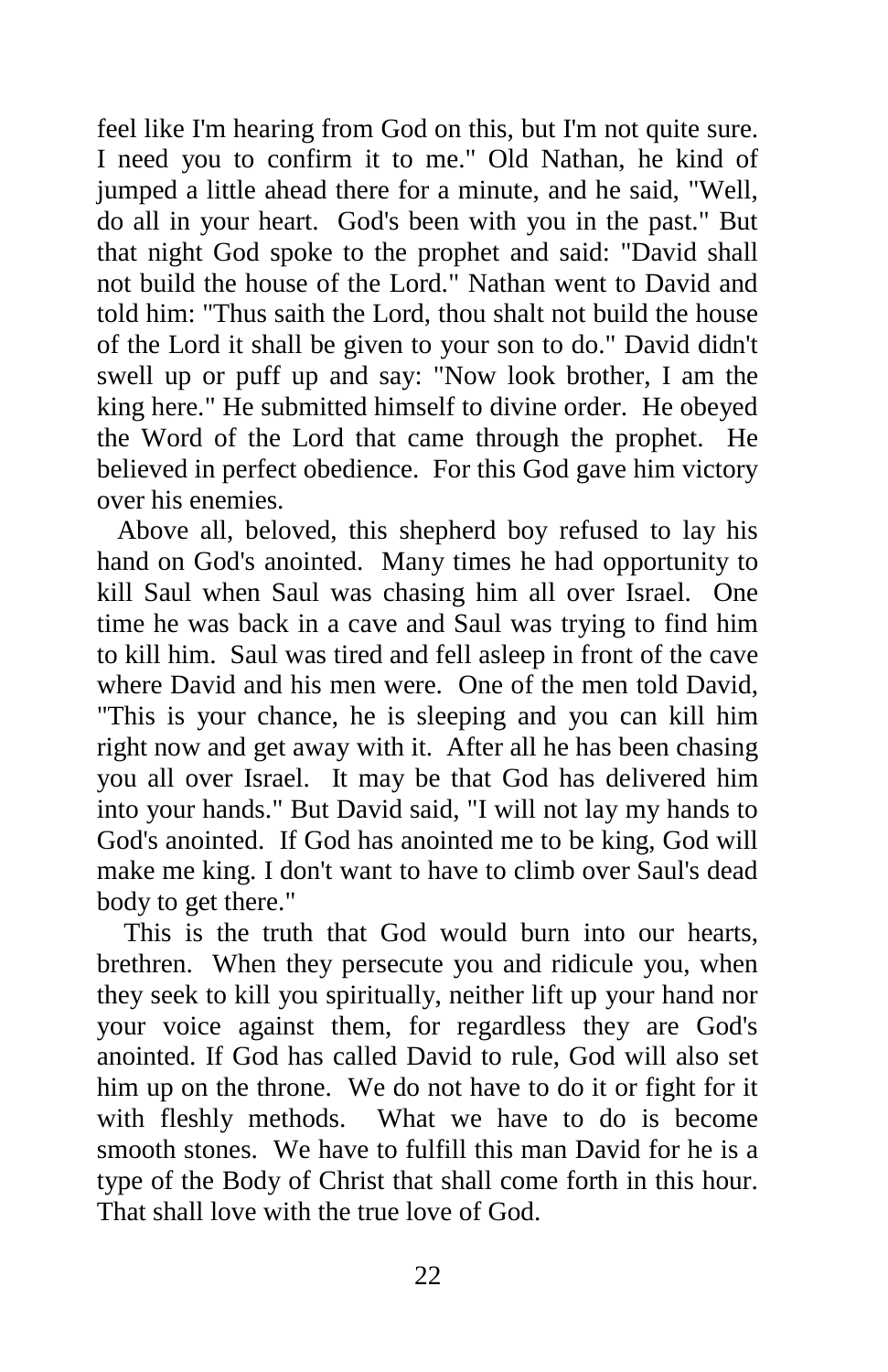If ever a man had a good excuse for killing a man David did. Saul sought continually to destroy him. The Amalekite who ran to tell David that Saul and his son had gone down in defeat, knew nothing of this man David that God was bringing forth. He only knew the fleshly ways of men. He figured that he would get a great reward from David by telling him that his enemy was dead. But David was a man who could do what Jesus said do. "Love your enemies." David was a man after God's own heart. When this Amalekite came he did not know who he was dealing with. David said, "How dare you lay your hand to God's anointed?" And David said to one of his young men, "Fall upon him and slay him." May we see the picture that God wants to leave with us. Let us see it in David's bow. The lamentation that David wept over Saul and which he taught to Israel. Though Saul has been laid aside by God and though the anointing of God has been placed on David, we are not called to lay our hands to him or condemn him. We are not called to fight Saul. We have not been called to rejoice over the fact that he has gone down in defeat. That the demons of hell have had victory over him. That Saul and his system have forsaken the cities of God.

 The cities of God today are the spiritual, supernatural cities. Saul has forsaken them. He has gone back to the robed choirs, the fancy organization, the stained-glass windows, the plush-covered pews, they have forsaken the spiritual cities for the fleshy cities. For the form of godliness that denieth the power thereof. The armour of Saul is hanging in the house of his enemies. The witch doctors across the land are claiming the power to heal. They perform the miracles while the church is claiming it can't be done. It isn't for today.

 God's people are afraid to move against the demons of hell. This is nothing to boast about in our churches. I pray God will give us this heart of David. When God gave me this revelation to give to His people, He told me to tell them that He was calling out a people as David. That Saul had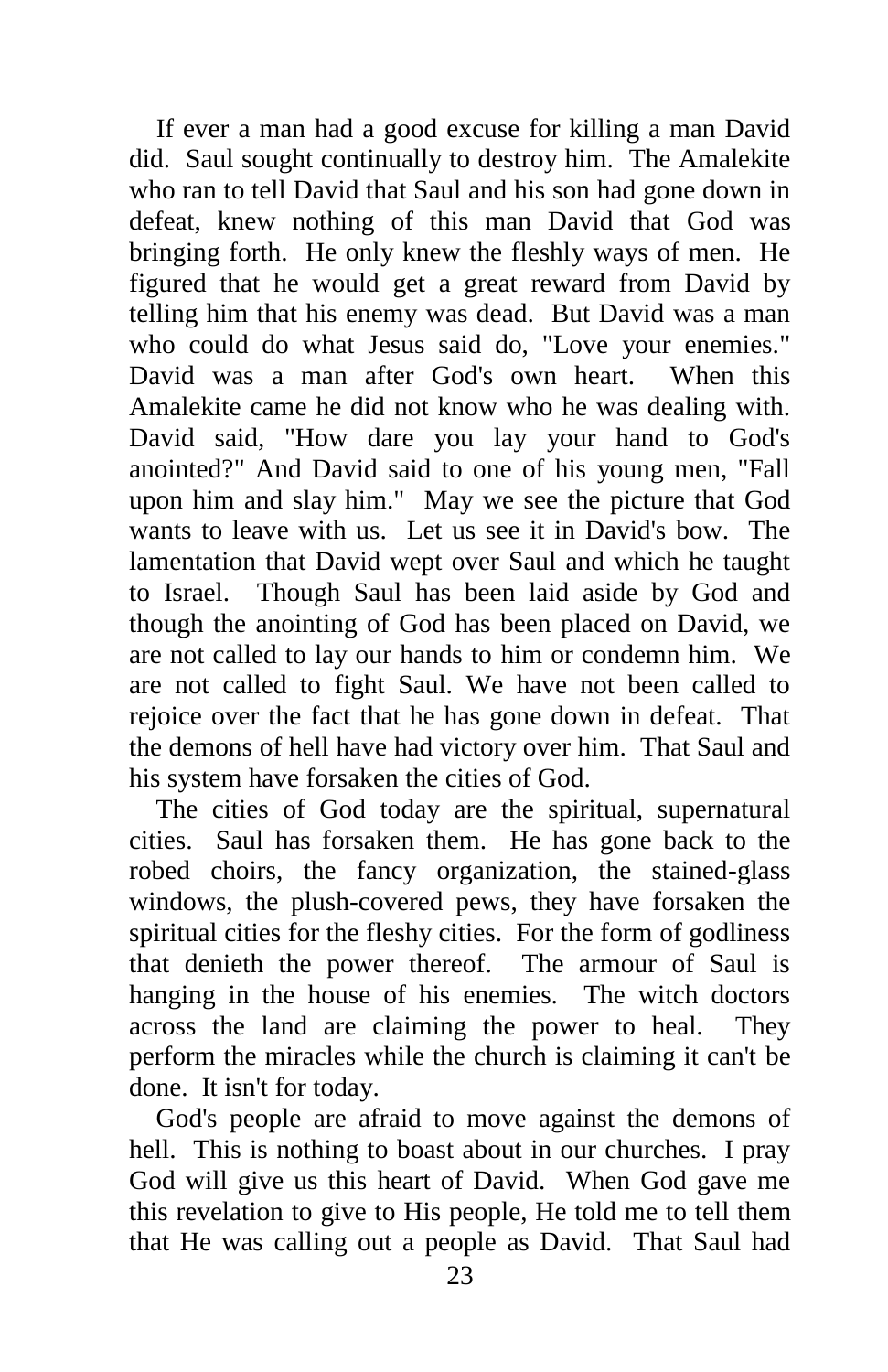been slain in his high places. That God had set him aside. He told me to tell them that the beauty of Israel was no more. Beloved, this is nothing to puff out our chest about. It is nothing to go around bragging about. Israel was sweeping across the land doing mighty deeds and was beautiful in the sight of God. Israel has been slain by her enemies. Listen to this, "How are the mighty fallen. Tell it not in Gath, publish it not in the streets of Askelon lest the daughters of the uncircumcised triumph." We preach about it so that we can see the errors of their ways and not fall into them. So that we can review to God's people what God is doing. But we have no calling to go out and publish how the demons of hell, the uncircumcised, are taking victory over God's people. We have no cause to give the daughters of the Philistines something to tell in Gath, in the cities of the worshippers of false gods.

 I love what a saint said one time as she told of the glorious victories that had come forth in the past years of her ministry. She said, "Indeed there were some defeats, but we don't talk about them." Friends, we don't have to tell what the devil does, or how the sons of God suffer defeats at his hand. When we get the victory, we can publish it in the land. But when we see the mighty fallen, let us not publish it. Let us pray for them but not brag about it.

 He, said, "Ye mountains of Gilboa." Oh! God, the heart of this man David. Do you see him weeping over Saul, earnestly from his heart. Over this one who had been seeking to kill him. This one who had been chasing him all over Israel. Who had done everything to discredit him in the eyes of the people of Israel. One who chased him completely out of Israel that he had to go like a madman and dwell among the Philistines and even actually join battle with the Philistines army for a while.

 I don't mind telling you that I haven't reached the point of the heart of this man David yet. I have caught the vision and I am moving toward it.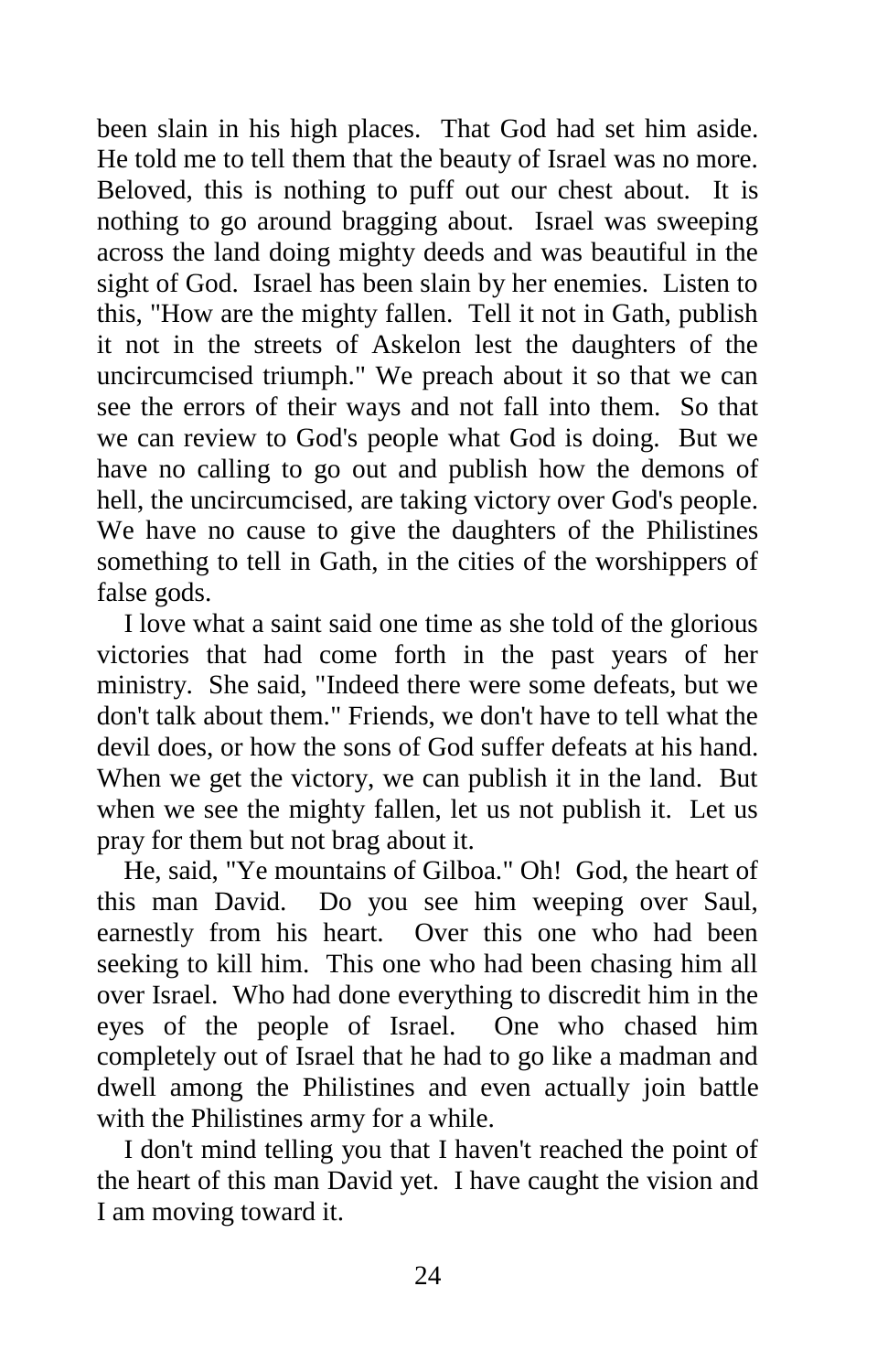Ye mountains of Gilboa, let there be no dew, neither let there be rain, upon you, not fields of offerings: (get this) for there, the shield of the mighty is vilely cast away, the shield of Saul as though he had not been anointed with oil. Beloved, the fact that the shield of our brethren, who fought the battles in the past, so valiantly has been vilely cast away as with the oil of God's Spirit, is nothing to rejoice about. It is nothing to crow about.

 These Pentecostal brethren of the past, though we have to unveil their mistakes, we do not criticize them. For they carried the shield of the mighty in that hour. They stood strong for the truth that God was giving them at that hour. They stood in the tongue-speaking truth, which we rejoice in now. They stood in it, in the face of rotten tomatoes and brick-bats that were thrown at them when they came outside of their meetings.

 I met an old saint in Louisiana who was literally tied to a horse and dragged across the countryside, after being beaten with chains until he had deep gashes in his back. Yea, regardless of their mistakes or of their not getting the full revelation, or their failure at the end, brethren, they once carried the shield of the mighty. Yea, they once were anointed with oil. As they strive against what we preach today, we must not find ridicule for them in our hearts. Although we cannot yet feel what David felt for Saul yet, let us pray that God will work it in us.

 I love this, "From the blood of the slain, from the fat of the mighty, the bow of Jonathan turned not back, and the sword of Saul returned not empty." In spite of the fact that Saul failed he still was zealous for God, he still had a mighty sword for God at one time. There are many brethren who have stood and fought the battle of the Lord at one time. They have laid the foundation for what we are building now. They have suffered like we have not yet suffered. They wielded a mighty sword, a sword that finally brought every denomination in the land into the recognition of the truth that they stood for.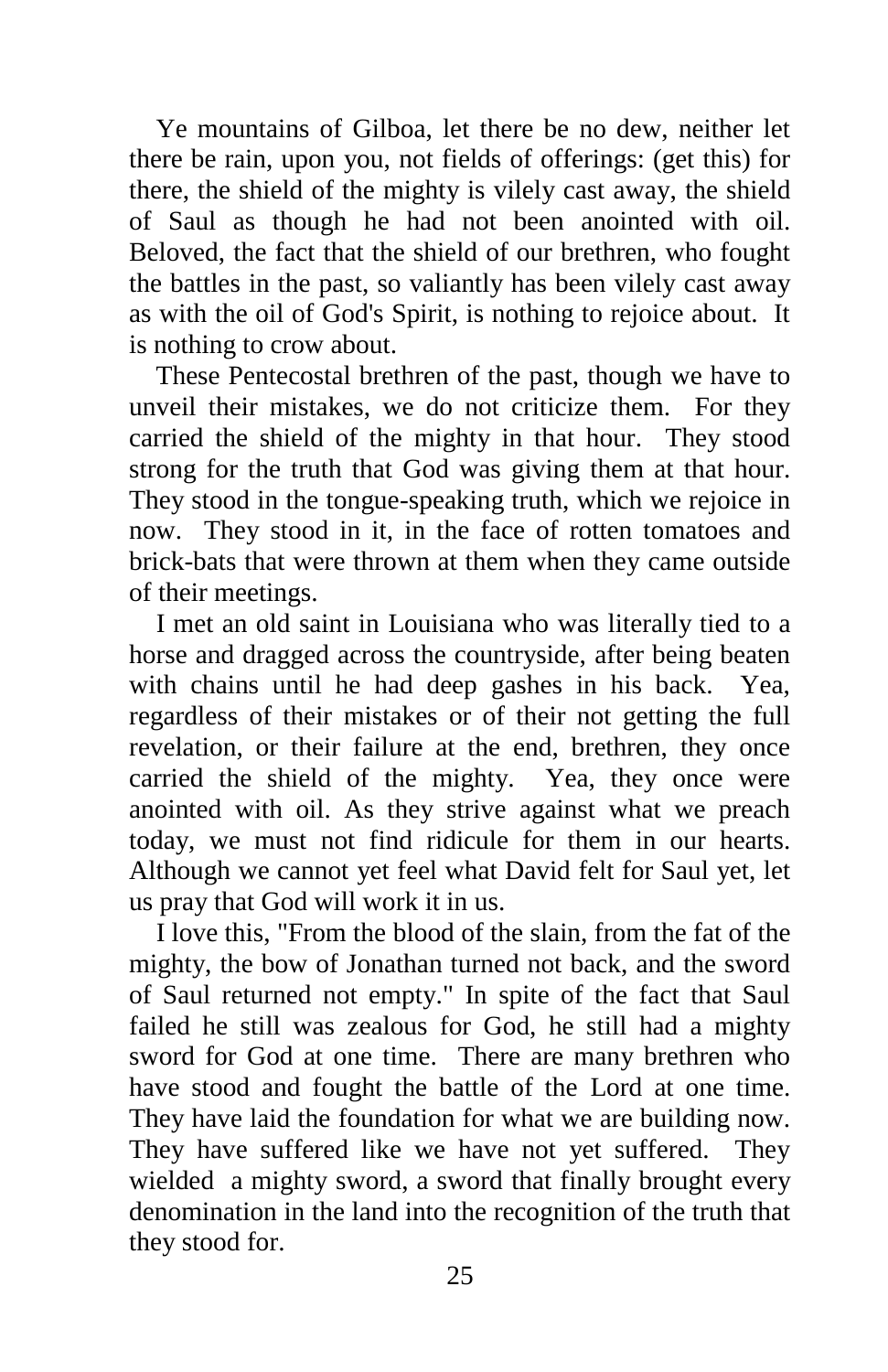Then he said, "Ye daughters of Israel, weep over Saul." If we are called to anything, beloved; we are called to weep over these brethren who failed to receive the next step in God. We are called to weep over those who have lost the anointing of God. Over all of those who do not have the revelation of what God is doing in this hour. To weep over everyone who has gone into building their own kingdom rather that God's.

 God is calling us to intercede in prayer and weeping over them and not to ridicule nor scorn, not raise our hand or voice against them. God is calling us to stand in the truth He is giving in this hour. To establish divine order bodies. He is calling us for one great purpose, to die and redeem His church.

 Weep over Saul, who clothed you in scarlet." Saul clothed us in scarlet. Scarlet is a type of the blood. Brothers and sisters, it was Saul who clothed us in scarlet, it was Saul who heard the message of God and gave it to us, that we might come into the saving power of the atoning blood. Saul suffered much to clothe us in scarlet. Who clothed us in scarlet and with other delights, who put ornaments of gold upon our apparel.

 These brethren brought forth much of the nature of God, and set it before us. They rejected perfection, full growth, full cleansing, the polishing of the golden crown, but they set many golden ornaments on the daughters of Israel. How we need to recognize this.

 "How are the mighty fallen in the midst of the battle." He wept with it, he had taught it to all the little children in all Israel. "Jonathan, thou was slain in thine high places." Right at the time of the height of his being mightily used of God.

 There are lots of sons, lots of Jonathans who have been giants for God. I have met some of them. I long that they might know and understand God's ways. That they might be able to stand shoulder to shoulder in the battle of the Lord with us. Some sons of Saul have been giants, and have risen